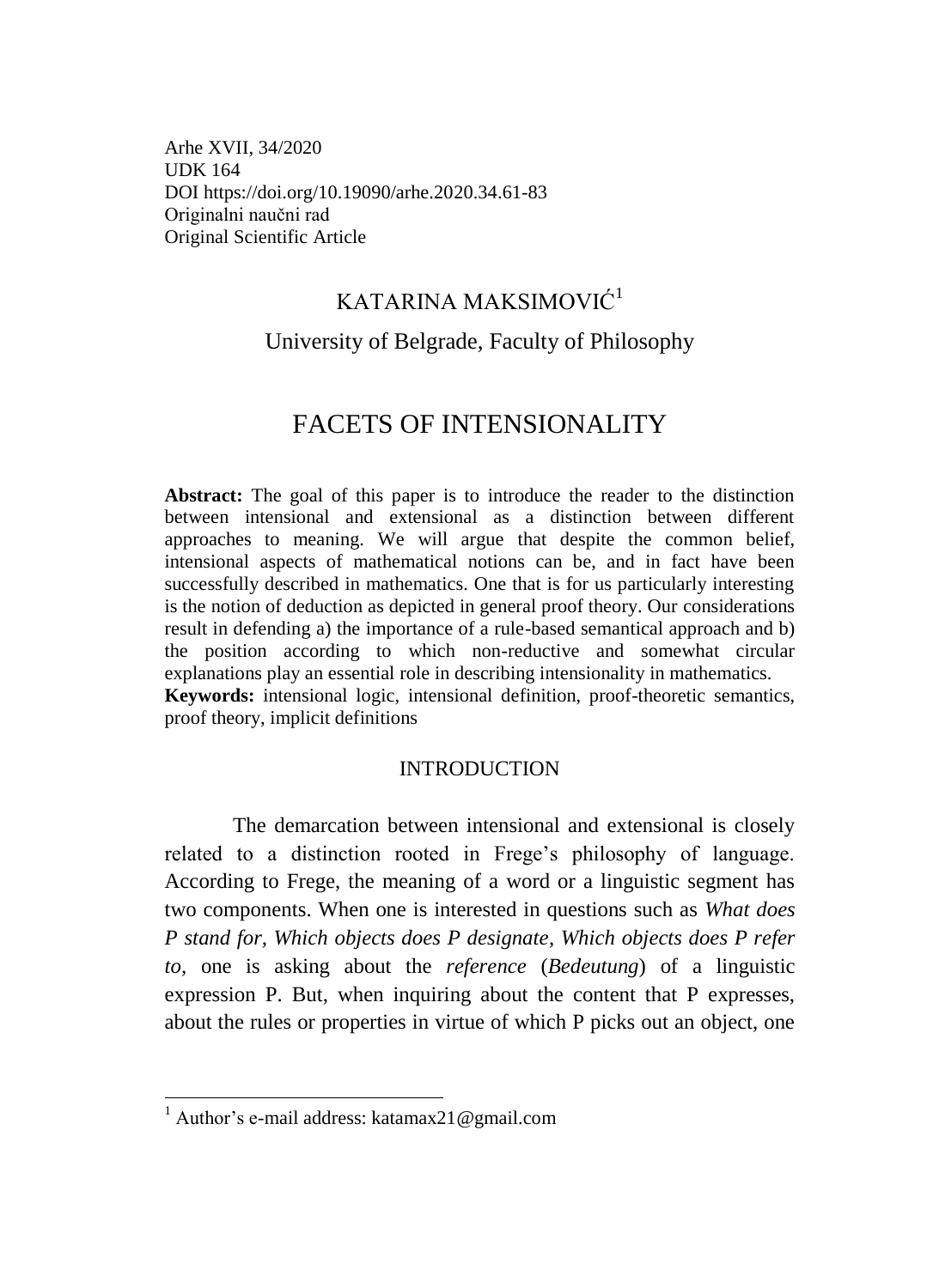is asking about the *sense* (*Sinn*) of P. In Frege's philosophy of language sense and reference represent the two aspects of meaning.

Given these two different aspects, one can accordingly distinguish two approaches in conceptual analysis or in any kind of semantical considerations. The first approach is centered on the reference of linguistic expressions, and it has long been dominant in logic, and in mathematics in general. Such an approach will be called *extensional*. According to the extensional approach, words behave like labels. Their meaning consists exclusively in signifying objects.<sup>2</sup> On the other hand, an intensional approach takes into consideration the *sense* of linguistic expressions. Such an approach was mostly neglected in logic, modern mathematics and even, to a certain extent, in the philosophy of language. However, we will argue that despite the common belief, intensional aspects of mathematical notions can be, and in fact have been successfully described in mathematics. One of these notions is the notion of *deduction* depicted in general proof theory. The more general goal of this paper is to introduce the reader to the distinction between intensional and extensional as a distinction between different approaches to meaning especially in regards to notions in logic and mathematics.

#### THE EXTENSIONAL REVOLUTION

As already mentioned, in Frege's philosophy meaning has two components: sense and reference. Distinguishing between sense and reference becomes significant when one realizes that the two do not always correlate. Some expressions have the same reference, but differ in sense, such as for instance, *the morning star* and *the evening star*. Even though both point to the same celestial object (the planet Venus), the criteria for something to be a morning star (the star that appears in the east before sunrise) are not the same as the criteria for something to be an evening star (the star that appears in the west after sunset).

<sup>2</sup> In his *Philosophical investigations* (Wittgenstein 1958, 2) ascribes this view to Saint Augustine based on (Augustine, *Confessions I,* ch. 8).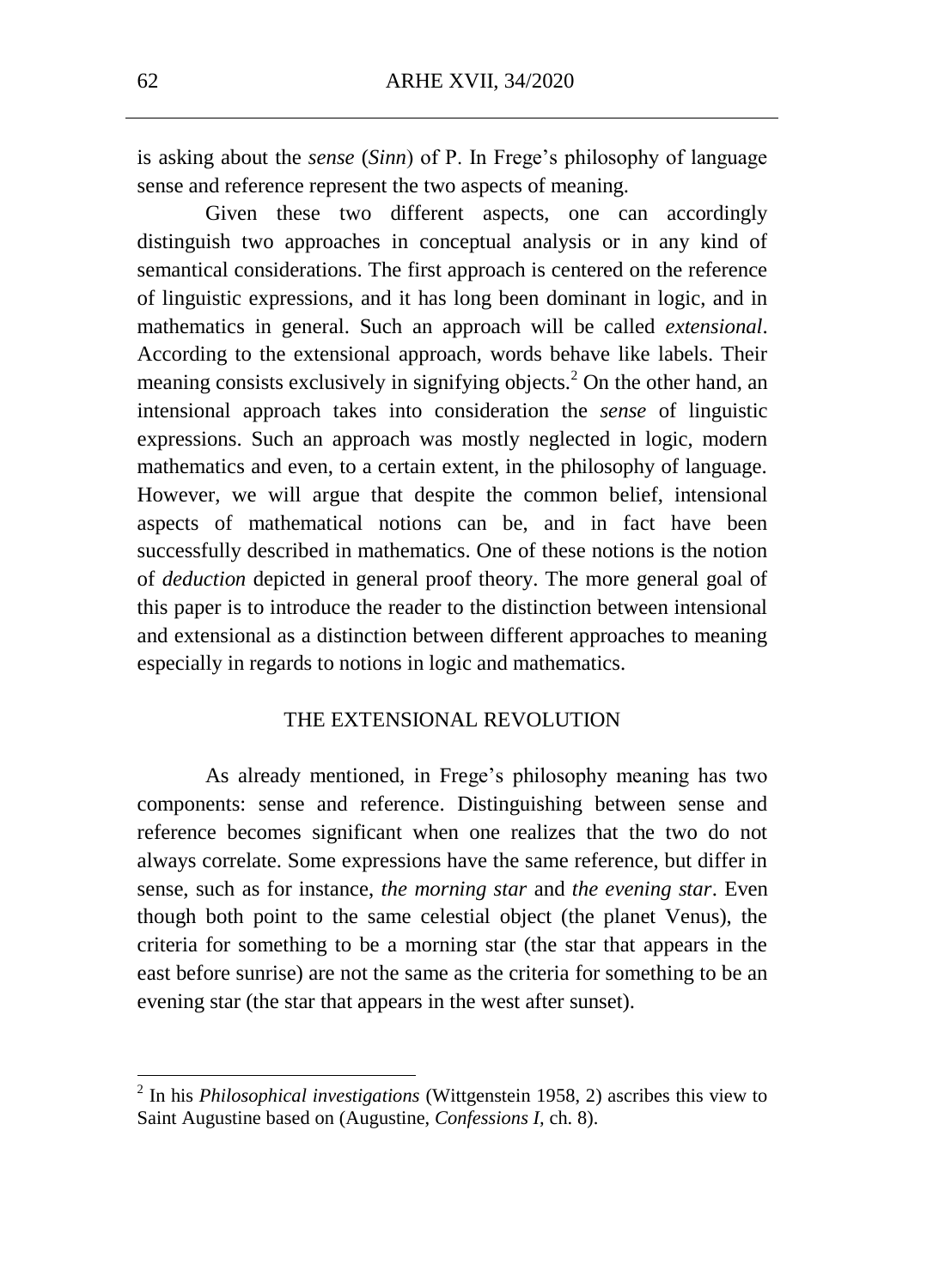According to the account depicted by Frege, the identity of reference does not imply the identity of meaning. However, in the passages that follow we wish to present a different semantical perspective, one that has stood behind some of the main ideas in logic, mathematics, and set theory. This perspective is called *the extensional approach*.

According to the extensional approach, all linguistic expressions possess a label-like behavior. Their meaning is reduced to the objects, or classes of objects they denote. In the semantics for classical logic not just individual constants, but predicates, propositions, as well as connectives are all understood as labels for different set-theoretic objects (individuals, sets, functions, etc.). Of course, these expressions differ syntactically, as they have different functions in building propositions. But from the perspective of semantics, their *meaning* is understood by the same model: a model of a label being attached to the labeled object.

In the semantics of classical propositional logic the proposition is viewed as a label for a truth value. It can mean only two things – true or false. (The truth values are also understood in a set theoretic manner. The truth value *false* is an empty set while the value *true* is a singleton.) Accordingly, propositional connectives are, from the semantical standpoint, regarded as labels for truth functions. In the semantics of classical first-order calculus, n-ary predicates are interpreted by n-ary relations, and unary predicates are interpreted by subsets of a domain of discourse.

While it can be argued that for some predicates the extensional approach is not so remote from our intuitive understanding (take for example the words for colors)<sup>3</sup>, for a vast majority of them this is evidently not the case. It is doubtful that one would so easily accept that the meaning of the predicate *smart* can be reduced to the set of people (or objects) that possess this property. When inquiring about the meaning of P one is usually not only interested in which concrete objects are P but

<sup>&</sup>lt;sup>3</sup> According to the extensional picture, the predicate *blue* is interpreted as a set of blue things (on a specified domain). Even though the meaning of *blue* is intuitively associated with the specific impression, this impression can hardly be verbalized or explained without reference to the class of blue things.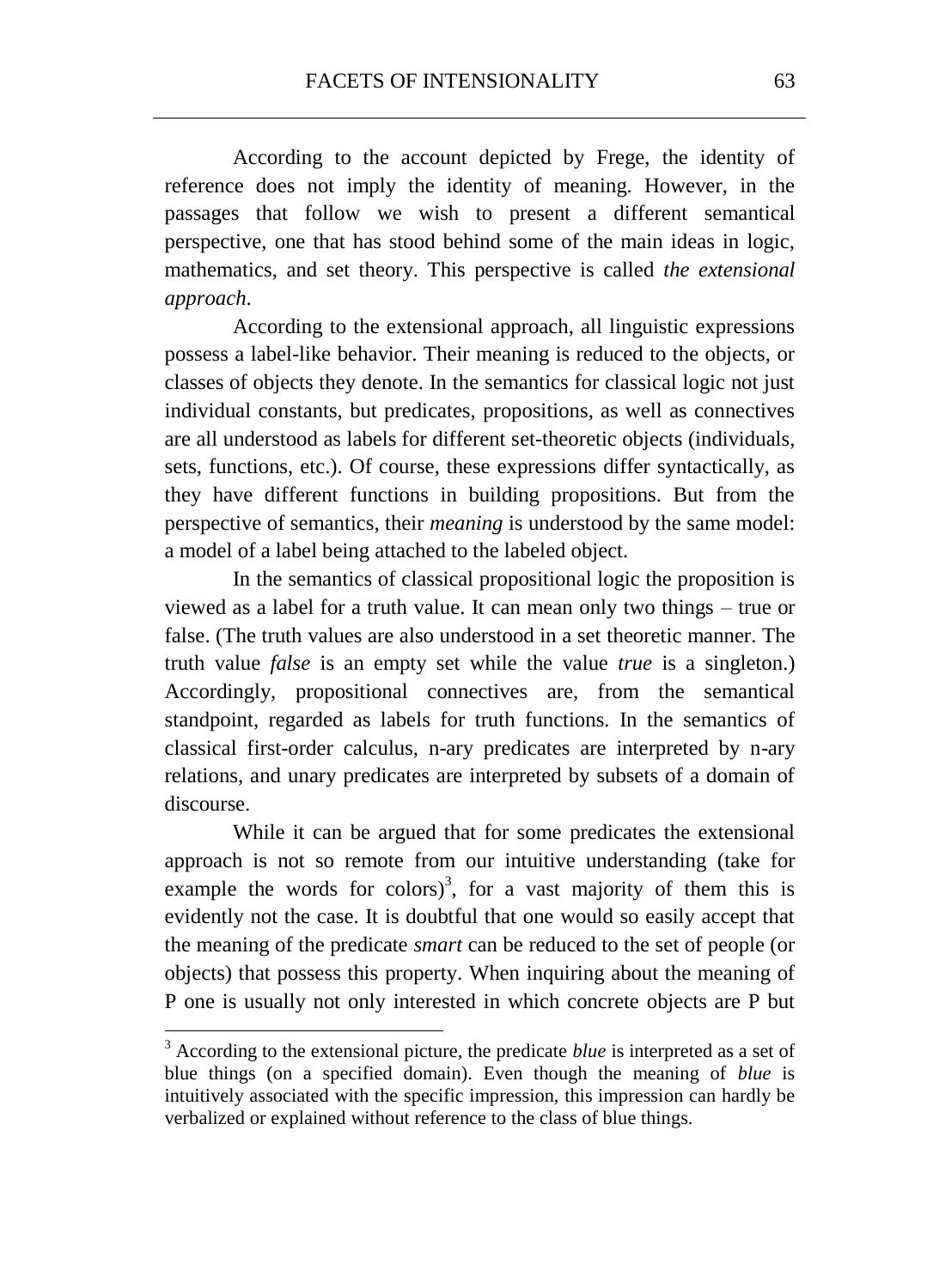also in the rules or criteria by which we pick out P things from the ones which are not.

The reason why the interpretation of predicates, and modeltheoretic semantics in general is extensional is primarily because the notion of set in mathematics is understood extensionally. The extensionality arises from the identity criteria for sets. In set theory, two sets are equal if and only if they have the same members. In other words, the equality of members is the necessary and the sufficient condition for the equality of sets. These identity criteria are postulated in ZF set theory by the *axiom of extensionality*. This axiom abstracts from a rule or a property in virtue of which one determines the membership in a set. Consider for instance the following two sets: the set of geometric images with three corners and the set of geometric images with three sides. Intuitively, the two sets are considered to be different based on set membership criteria. The expressions "having three corners" and "having three sides" represent distinct notions, they express different senses. However, under the extensional approach, one abstracts away from the intensional aspects of meaning. Since, every image with three sides will also have three corners, and vice versa, the two sets are regarded identical.

Although Frege puts it somewhat differently<sup>4</sup>, using his terminology, one can specify the reference of a unary predicate to be a set, and its sense be a *concept*. To avoid paradoxes, one can instead speak of classes or specify in advance the domain of discourse, as it is done in the predicate calculus. In the classical model-theoretic semantic one forgets about concepts and considers only extensions – subsets of a domain. This is not to say that by taking such an approach one necessarily believes that there are no such things as concepts, and that there is nothing more (semantically) to a unary predicate then a set. It is just that concepts as well as the rest of the intensional baggage are seen as irrelevant for the analysis in question.

<sup>4</sup> For Frege, the extension of a predicate is a value range of the function that that predicate represents. See: (Frege 1891)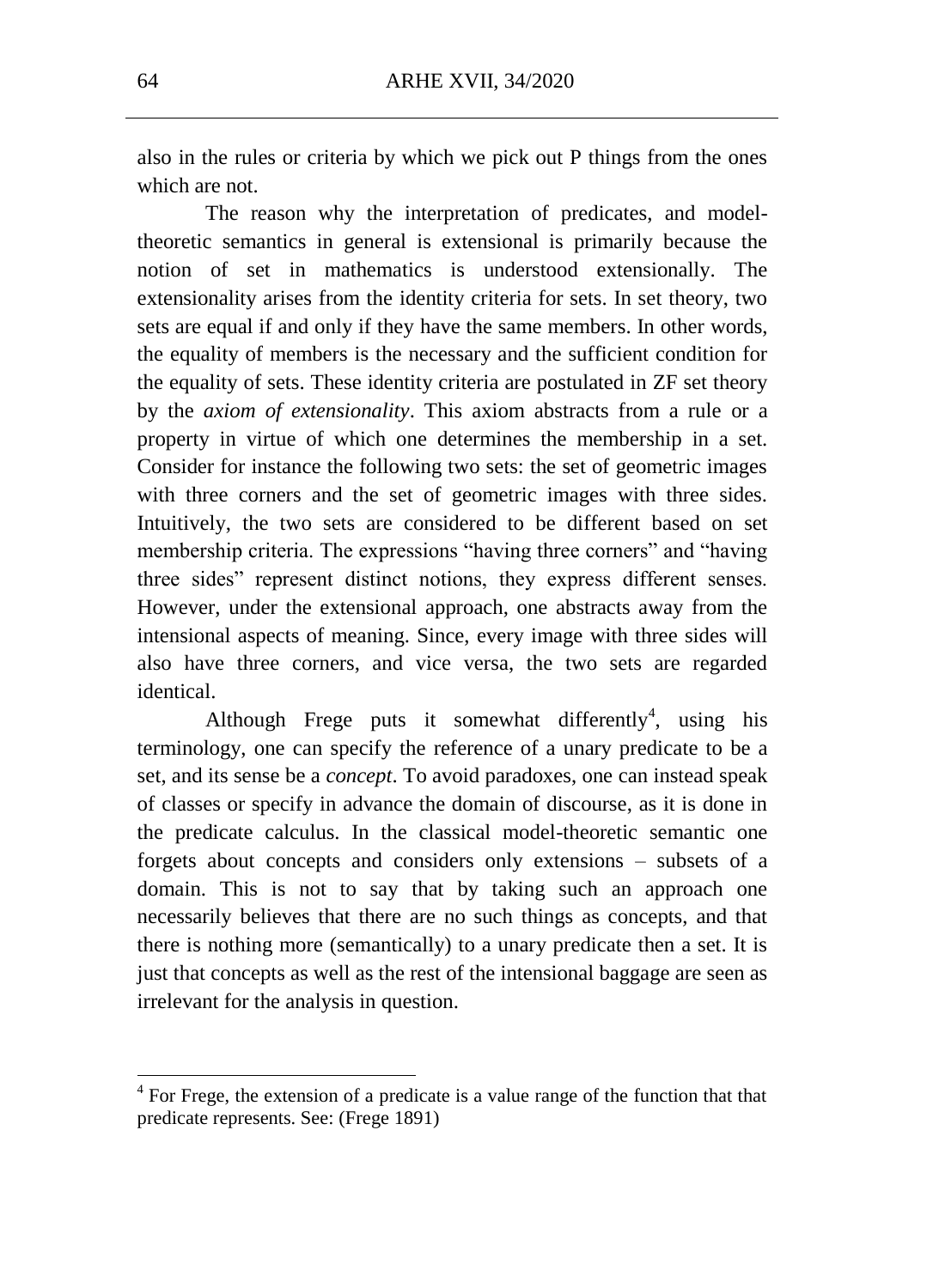Just as the notion of set is extensionally defined, so is the notion of relation. According to our intuitive understanding, if *a* and *b* stand in a relation, then there should be a connection between *a* and *b* determined by a set of rules. But in mathematics, a binary relation between the sets A,B is defined as a subset of the Cartesian product of A and  $B - a$  set of ordered pairs (a,b), such that a is a member of A and b a member of B. Consequently, two relations between sets A and B are considered equal if they comprise the same set. The rules according to which ordered pairs are connected are considered insignificant.

Extensionalizing is a way of abstracting  $-$  we abstract from the intensional components of meaning and focus on the ones that are related to naming – reference. Abstracting is a kind of rational forgetting. This rational forgetting has enabled precision, simplicity, rigor, and led to numerous desirable properties such as the completeness of classical propositional and predicate logic, truth-functionality of the connectives and functional completeness of some of them.

An outstanding example of a successful extensional analysis in logic is the discovery of the material implication. Indeed, all the diversity and the richness of meaning tied to "if then" of ordinary language are not even remotely exhausted by the truth-functional account. They are abstracted from, forgotten. Simplicity and scarcity of this analysis, however, which stand opposed to opulence of natural language should not be considered as signs of failure, in contrast to what is generally believed in philosophy, but rather a sign of a very successful linguistic and philosophical analysis (Došen 2013, 26-27). Giving up the task of literally imitating natural language and taking a modest approach has in return resulted in numerous fruitful consequences, above all including simplicity and precision characteristic to logical rigor. Although the material implication does not capture the full meaning of *if then* of natural language, it captures nevertheless an essential one.

The extensional approach to mathematics has not always been the dominant view. Until the second half of the  $19<sup>th</sup>$  century, the aim of mathematics was understood as having to do with calculation and problem solving. A great turn in a way of thinking about mathematics was caused by what Keith Devlin called *the Göttingen Revolution*.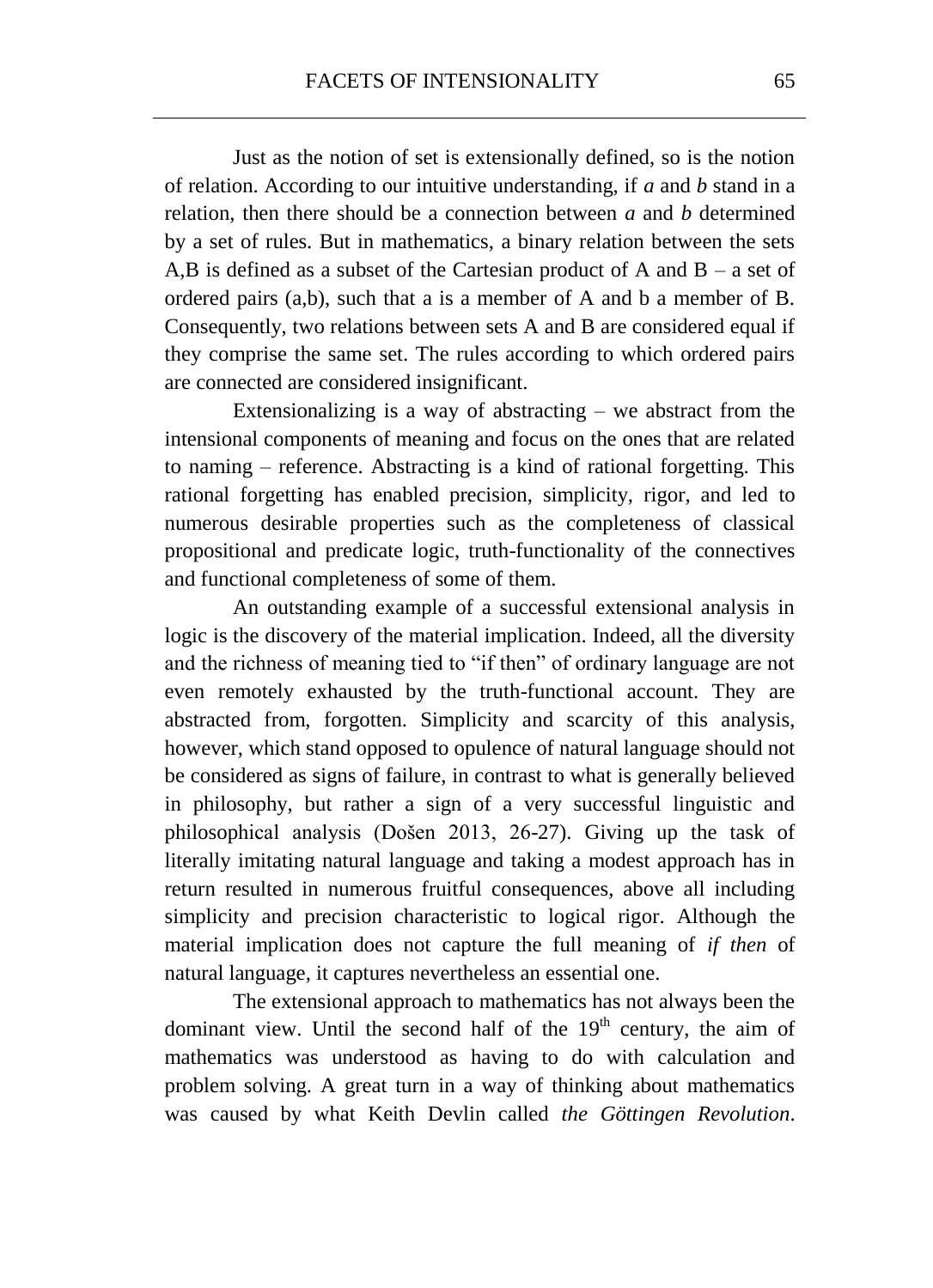(Devlin 2003) The revolution took place in Göttingen in the 1850s. One of the turning-points of the revolution was the transition to the extensional understanding of mathematical notions. Among these notions one is especially important and well known – the notion of function. Previously, a function was viewed as something closely connected to formulas of a specific kind, namely equations, such as:  $y = 2 + 3x - 5$ . A function was also conceived as a sort of a rule or a procedure for solving such an equation, a procedure that was supposed to take us from the numbers signified by a variable 'x' called 'arguments' to the numbers signified by 'y' called 'values'. By extensionalizing the notion of function, the procedure itself became less important and all that mattered was the outcome of applying the rules – which values are assigned to which arguments. A function was thus reduced to a set of ordered pairs, the first projections of which were arguments, and the second projections were values, (arguments and values, of course, being from a specified domain and codomain respectively). That simplification turned out to be quite a convenient one. The concept of a function thus became a precisely defined, abstract mathematical concept – a set, whose properties (such as, for instance, the property of always giving different values for different arguments, that is, the property of *being an injection*) were objects of mathematical investigation.

Extensionalising the notion of function implied extensionalising the identity criteria for functions. Two functions on the same domain and codomain are considered equal if they represented the same sets of ordered pairs. Even though, one may utilize different procedures, different rules in order to obtain the results of applying these functions.

In (Frege 1891) Frege defines the notion of a *value-range* which is very similar to the extensional notion of a function as a set of ordered pairs. However, Frege does not identify the function with its value-range. For Frege a function is an unsatured entity that is defined primarily by its behavior – mapping arguments to values. The reference of functional expressions such as  $2 + (0 \times x)$ , is not the function itself, according to Frege, but its value-range. So, the propositions such as " $2 + (0 \times x) = 2 +$ (x-x)" expresses the identity of value-ranges of the two functions, but not the identity of the functions themselves. Frege's account appears not so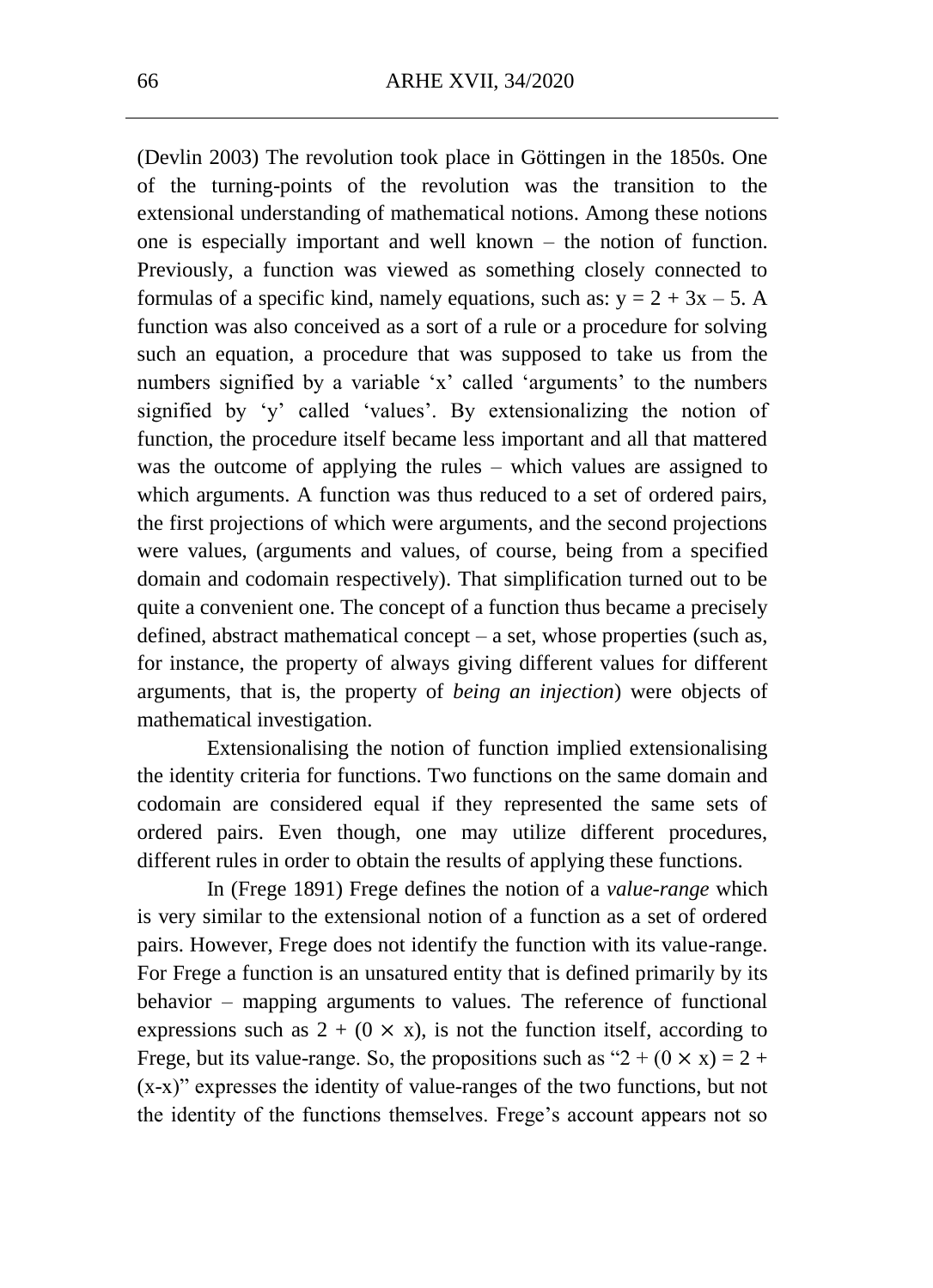remote from the idea that the senses of these functional expressions could in fact be procedures or sequences of rules for calculating the values for the given arguments, though it is very doubtful that these were his own views. Regarding calculable functions, it is clear that the procedures ought to be effective. But in the case of the ones that are not, it is hard to imagine what these non-effective procedures would look like. Infinite procedures as the ones described by the infinite lambda terms (Berarducci & Dezani-Ciancaglini 1999) and infinite Turing machines (Hamkins & Lewis 1998) might be a good candidate though.

According to the post-revolutionary conception of mathematics, mathematics is an investigation of conceptual reality – the reality of abstract mathematical objects (such as sets, functions, etc). The main aim of mathematical study is discovering truths about this conceptual world and the abstract objects existing therein. The post-revolutionary picture of mathematics is very much in the spirit of platonism and the extensional view is, if not inseparable of, than at least very closely related to it. However, in spite of the fact that many working mathematicians and philosophers of the  $20<sup>th</sup>$  century argued vigorously against platonism, and yet more still do, the extensional approach has been the dominant view in mathematics and logic due to its tremendous success, especially the success of set theory.

Inspired by this success, one has turned more and more to extensional explanations not just in logic but also in the philosophy of language. An example is the theory of meaning proposed by Donald Davidson (Davidson 1967) which, inspired by classical model-theoretic semantics reduces the meaning of a proposition to its truth conditions.

It seems that the extensionally oriented theories in the philosophy of language, were also motivated by a need to get around the issues of analyzing the intensional components of meaning. The biggest obstacle for an account of sense is to define clear and precise identity criteria for senses. (By *identity criteria for senses* we understand the necessary and sufficient conditions under which two expressions have the same sense.)

There are in general three kinds of criteria for the sameness of sense of mathematical expressions. A) One can be a deflationist, and reduce the sense to reference (in the manner of set theory). This is what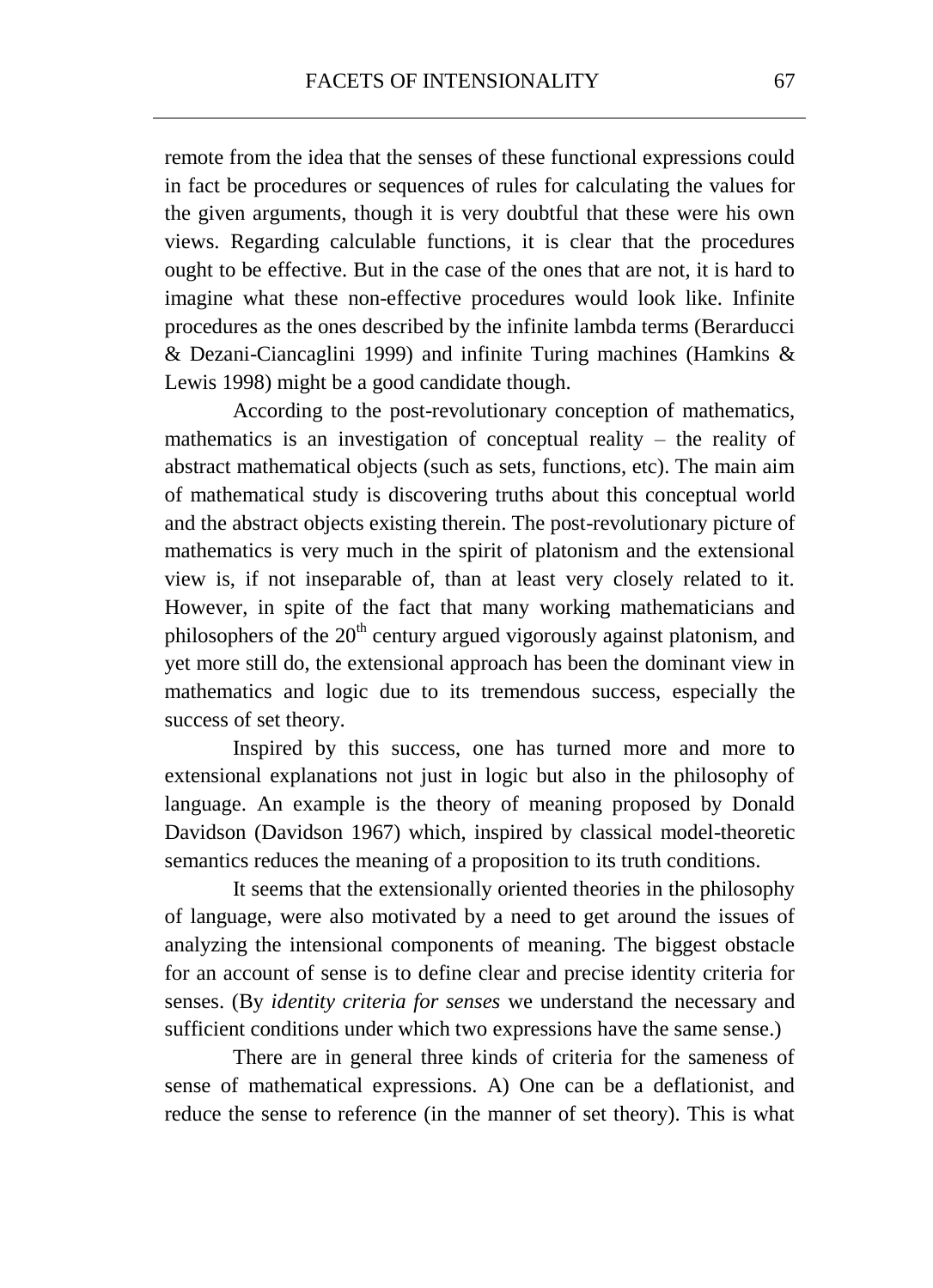the extensional approach does. B) On the other hand, one can define the equality of sense in terms of the identity of syntax. This view is not deflationary, but it is not particularly interesting either. The equality of senses is then rather trivialized and leaves very little to the investigation.<sup>5</sup> In addition, one can stipulate certain terms s,t as synonymous (as for instance, *1* and *S(0*)), and define synonymy in a standard inductive manner. Depending on the synonymy relation, the criteria for the sameness of sense can also end up to be rather trivial.<sup>6</sup>

C) The third kind of sense identity criteria are such that the sameness of sense is defined through a *non-trivial* equivalence relation on the set of particular expressions, such that two expressions would stand in this relation if they have the same sense. In other words, one would define or characterize the sense of this class of expressions as an equivalence class. The non-triviality condition presumes non-reducibility to syntactical equality on one hand, and to reference, on the other. It also presumes that the equivalence relation thereby defined has some mathematical significance. The last condition is admittedly somewhat vague, but it should become clearer as we advance to the examples of such identity criteria for senses in the chapters that follow.

Each of these options, A, B or C, is perfectly fine on its own. It is only appropriate however to call the third one intensional. In the following chapter as well as in the rest of this paper, we will direct our attention to analyzing the approach C and inspecting particular instances of it.

 $<sup>5</sup>$  A footnote in (Gödel 1944, 130) indicates that Gödel disregards the conception</sup> of sense identity criteria based on B above. He says that one needs *weaker* criteria that the ones based on pure syntax, thus suggesting that the sense should be beyond syntax, or differently put, that two mathematical expression that are differently built in terms of syntax can express one and the same sense.

<sup>&</sup>lt;sup>6</sup> This is the case, for example, if all the atomic clauses for synonymy are of the form s=t, where s is an atomic term, not having a prior meaning and introduced and defined on the basis of t for economic reasons (as for instance, *1* and *S(0)*).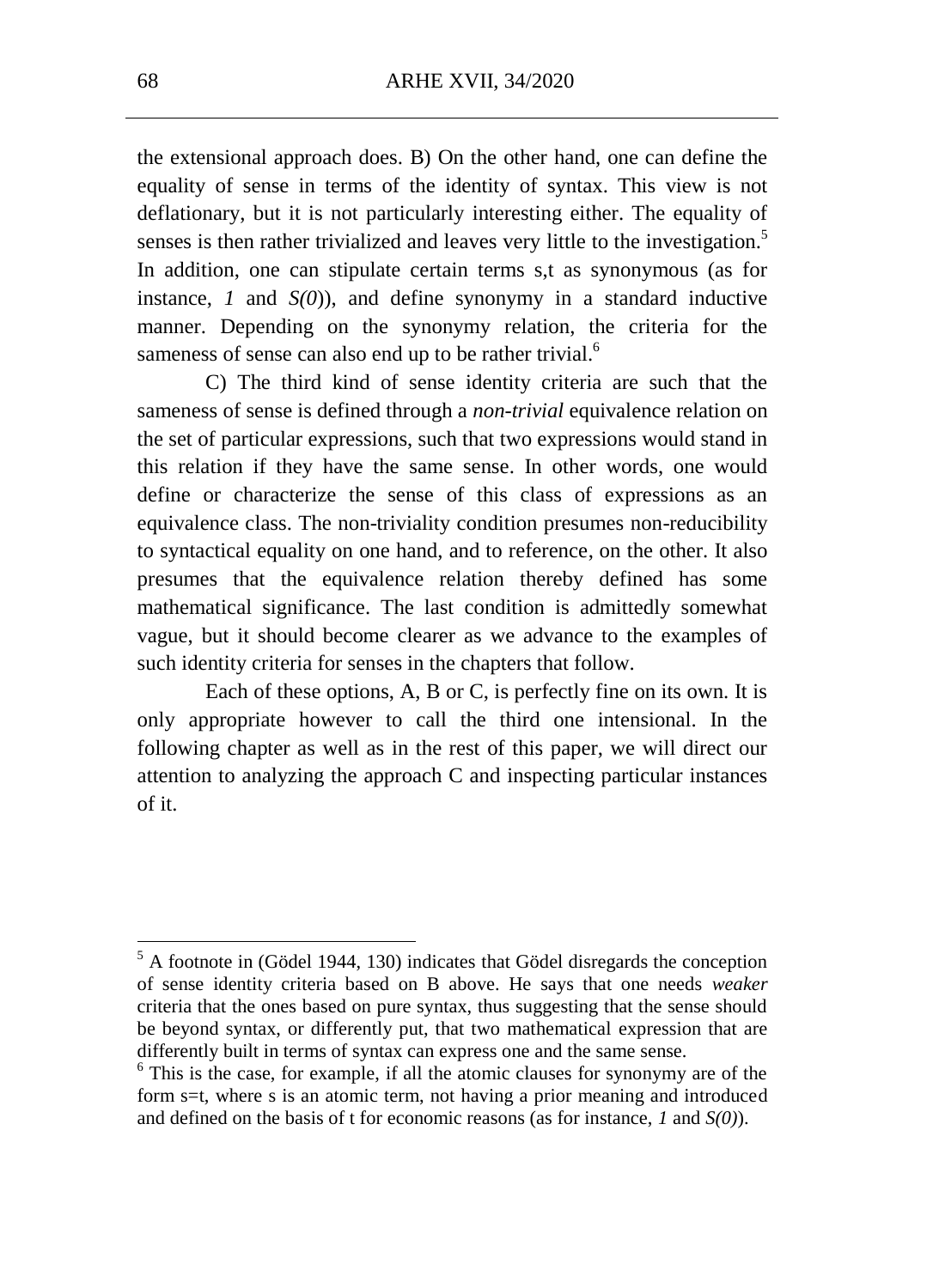#### INTENSIONALITY IN LOGIC

Opposed to the dominant view in logic and mathematic in general, Gödel argued that the notion of sense can be precisely formulated and that the intensional approach in logic would bring considerable advantages.<sup>7</sup> Although his ideas were only but scarcely developed, it is clear that his conception of intensional logic would be something close to set theory. In this logic, instead of sets, the main object of study would be concepts. According to Gödel, this theory should be type-free and the application of concepts to objects should differ from the set membership relation because it should be possible to apply a concept to itself in a manner that cannot be done with sets due to paradoxes.

While Gödel's work on intensionality consisted more in general guidelines, Church actively worked on developing a formal apparatus for talking about denotations of terms (references) and intensions which he calls *concepts* (senses) (Church 1951). His primary object of consideration was the relation between a thing and the concept of which that thing is an instance. Whereas Gödel believed that the intensional logic should remain type-free, Church centered his work on the simply typed lambda calculus. Church's theory faced problems regarding consistency which lead to it being reformulated multiple times (Church, 1973; 1974; 1993), never really providing a definite, finished formal system of an intensional logic.

In this paper we do not intend to write about Church's theory or Gödel's ideas on intensionality in further detail nor about similar approaches. Because our objective here is not to investigate logic that makes senses in general the object of its study. The role of Gödel's and Church's endeavor for this work is mostly inspirational and heuristic. In what follows, our objective is to analyze the particular instances of the intensional approach in logic and mathematics and see how the

 $7$  Gödel's comments on intensionality are reconstructed from his published works, (Wang 1996, 247-287) and his *Nachlass* published in (Crocco 2017). For a more detailed exposition, the reader is referred to (Kostić, in prep.)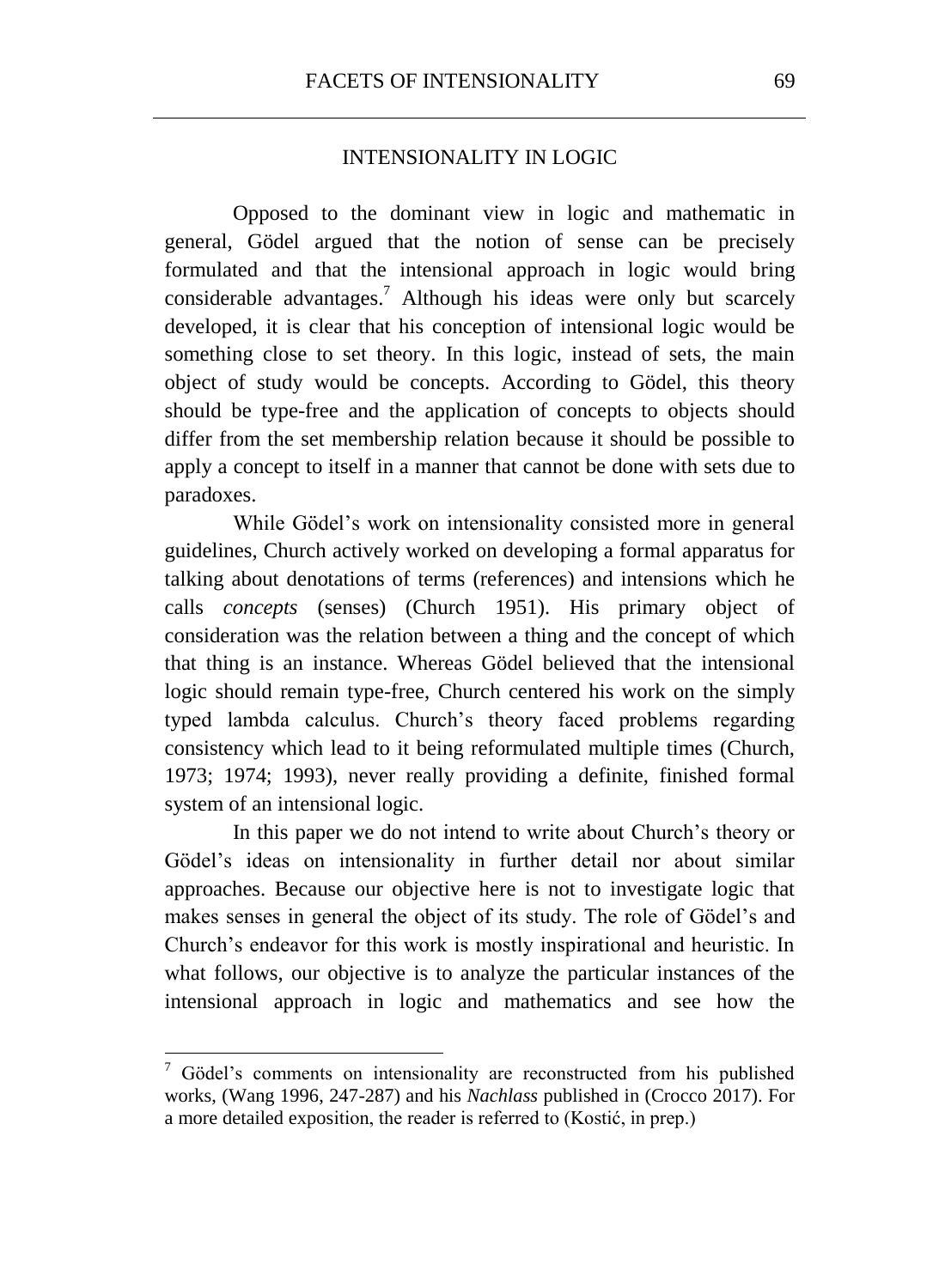intensional aspects of meaning of some particular notions, such as the notion of deduction can be captured mathematically.

Moreover, one could make a distinction between our approach and the ones taken by Gödel and Church by saying that while our approach is intensional, their approach is meta-intensional. Common to the meta-intensional approaches of Church and Gödel is their goal to represent sense and the relation between sense and reference as central. However, an intensional approach we will argue for here does not necessarily presuppose the traditional definition of sense which rests on the distinction between sense and reference. The Fregean distinction is descriptivist. It is grounded in the supposition that the main language function is to describe the world around us. There the notion of reference is central, and the notion of sense is defined in terms of reference, as a set of rules or conditions for determining reference etc. In such a world imperatives, questions and other prescriptive functions of language are somewhat forgotten. (See: Maksimović 2016)

Following the later Wittgenstein (Wittgenstein 1958) such an account can be challenged. According to this new broader view, a different notion of sense can be defined: a sense of a word (linguistic segment) P is grounded in the *rules that determine the use of P*. Notice that we are no more talking about the reference of P but just about the way it is used in a particular language setting. (Two expressions would then have the same sense if the same rules determine their use.)

Such an approach to meaning is taken in *proof theoretic semantics* (PTS). (For an introduction on PTS see: Schroeder-Heister 2012) In PTS logical connectives are not understood as labels for settheoretic entities but they are defined functionally  $-$  by the rules they obey in deduction. PTS is based upon natural deduction systems as the one in (Gentzen 1935), mainly for intuitionistic logic. In these systems, every logical connective comes with a pair of introduction and elimination rules. The introduction rules for an n-ary connective \* express conditions in which one is allowed to infer the proposition  $*A_1...A_n$ . For instance, the rule for introducing conjunction states that from the two premises  $A, B$  one infers  $A \wedge B$ . The rule for introducing disjunction states that one can infer the disjunction  $A \vee B$  from either the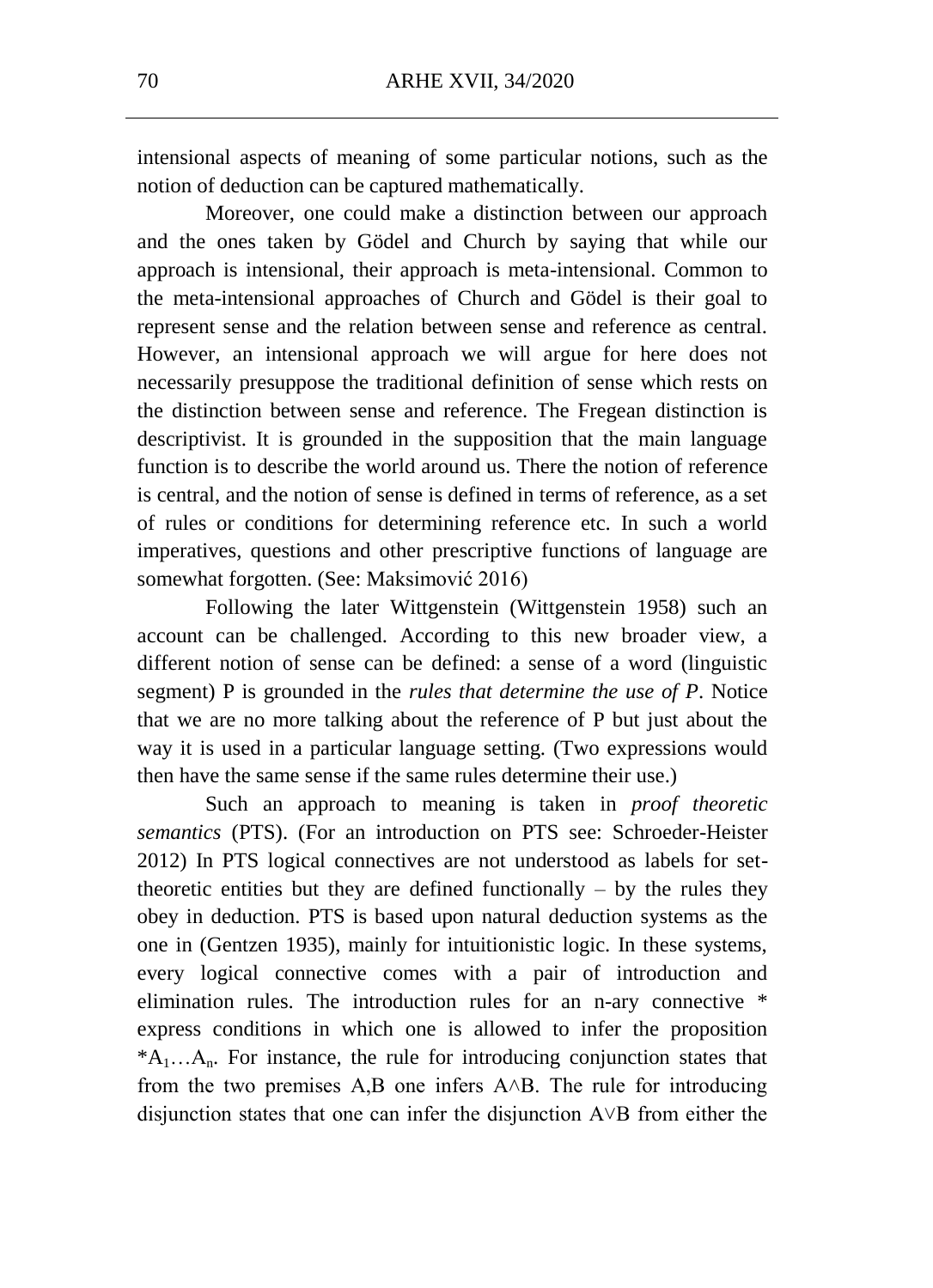premise A alone or the premise B alone. Elimination rules for a connective \*, on the other hand, prescribe what can be deduced from the proposition  $^*A_1...A_n$ . So, for instance, from  $A \wedge B$  one can infer A or alternatively, B. The disjunction case is somewhat more complicated but still rather intuitive. To eliminate  $A \vee B$  one supposes A and B as independent hypotheses. If a common conclusion C is reached, from both A and B independently, the elimination can be finished and C inferred, while A and B are no longer considered as relevant and may be *discharged*.

In PTS the connective is defined by the introduction and elimination rules for that connective. There is a tradition, stemming from Gentzen, of commonly regarding the introduction rules as so to say definitions of the connectives, whereas the elimination rules are seen as consequences of the introduction rules. A research suggest, however, that the psychological order of acquiring these rules is inverted (Kostić, Maksimović, Milošević, in prep.). This arguably favors the proposals that the elimination rules should be taken as primary. The idea of such an interpretation is first found in (Dummet 1991, ch.13) and developed in more detail in (Prawitz 1971) (see also: Schroeder-Heister 2015).

Regardless, the relation between introduction and elimination rules is for PTS of great importance. In Gentzen's sequent calculus it is mirrored in the symmetry between left and right introduction rules and the principle that governs it is in PTS called *the principle of harmony*  (Schroeder-Heister 2012). An explanation of such a phenomenon is related to the fact that the (intuitionistic) logical connectives are characterized by adjunctions (See: Došen 2001). Consequently, their deductive behavior and their meaning can be described in terms of double-line rules in the framework of sequent calculus (Došen 1989) (Schroeder-Heister 2013). The expression "double-line" comes from the fact that these rules can be read in both ways, from top to bottom and from bottom to top.

Interestingly, there is even some empirical evidence suggesting that a rule based interpretation of the logical connectives, as the one offered by PTS, is maybe more suited to how the meaning of these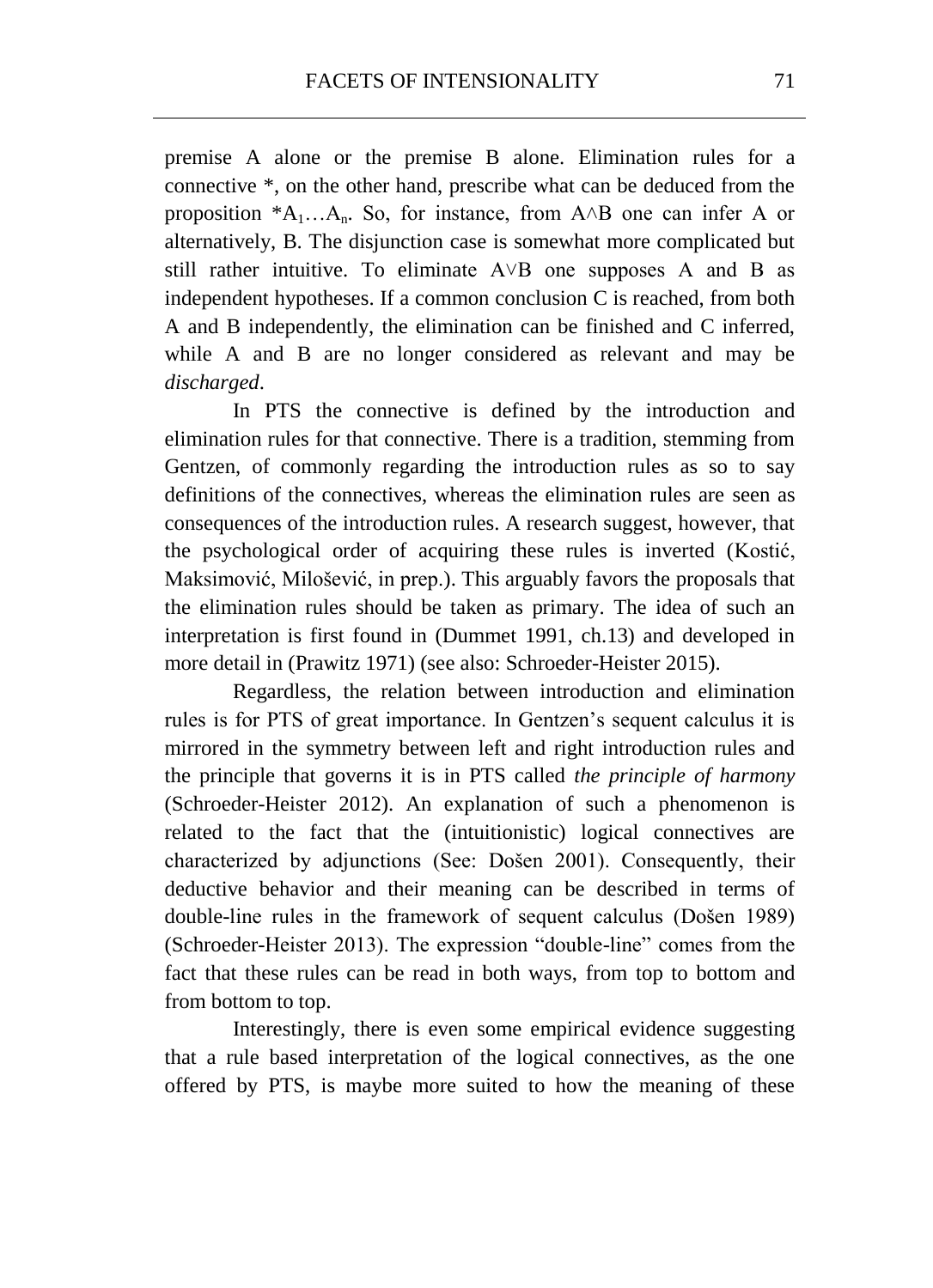connectives is acquired in real life (Kostić, Maksimović, Milošević, in prep.). But none of our considerations here depend on it.

Before proof theoretic semantics, the first intensional breakthrough in logic was made by the intuitionists. The intuitionistic logic is most well-known for rejecting the law of the excluded middle (in this logic  $A \vee A$  is not a theorem). This is commonly interpreted as the consequence of accepting *constructivism*. Constructivism is a position in the philosophy of mathematics according to which mathematical objects do not exist independently of the human mind (in the way physical object do, for example). $8$  They are just human constructions. $9$  If constructivism is to be accepted, the notion of truth in mathematics must be reformulated accordingly. The validity of the propositions about mathematical objects cannot consist in the correspondence with the platonic world of mathematics, since this world does not exist. Hence, it must consist in something that is related to how we come to accept these propositions and that is directly accessible to the human mind. The answer is – *provability.* According to this interpretation of intuitionism, asserting *A*  should not be understood as *A is true*, but as *A is provable*. 10

By taking this point of view, one is bound to reject the law of the excluded middle. It cannot just be supposed a priori that every mathematical conjecture is either provable or that its negation is. Especially if negation is not taken as primitive but as defined by: *A implies absurdity*, which should be very natural for the intuitionist, since truth is reduced to provability. So, under the intuitionistic reading the law of the excluded middle should be understood as: *either A is provable or from A one can deduce absurdity*. And this is not something that can be a

<sup>&</sup>lt;sup>8</sup> See more about constructivism and how it is connected to intuitionism in (Dummett 1978), especially: 50-66, 215-248.

 $9^9$  This does not mean, however, that these constructions should be understood as subjective. Even though their metaphysical status is not entirely clear, it seems reasonable to suppose that their reality is on par with what Kant calls the *intersubjective*.

<sup>&</sup>lt;sup>10</sup> See more about different interpretations of intuitionistic logic in (Maksimović 2016).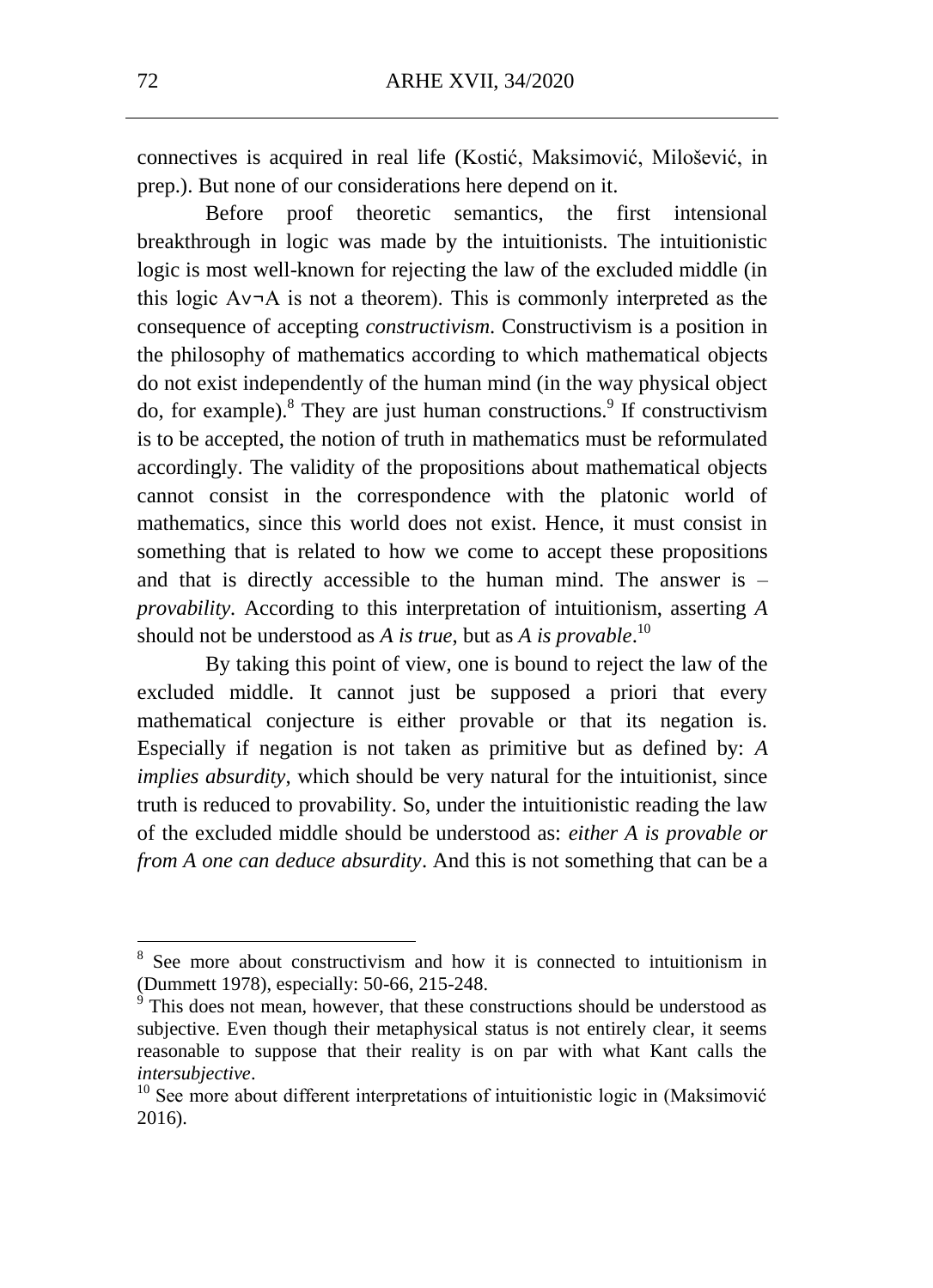priori accepted for an arbitrary A. The axiom of choice  $AC^{11}$ , for instance, is consistent with ZF (*Zermelo-Fraenkel* axiomatization of set theory), but its negation is also. Under the assumption that ZF is consistent, ZF does not prove AC or its negation.

However, we will offer a different account of intuitionistic logic, one that is not necessarily connected to constructivism. Following (Došen 1989), the difference between intuitionistic and classical logic can be based upon a different understanding of the logical implication. In classical logic, implication is *material*. It is defined truth-functionally by using negation and disjunction. Hence, the proposition *if А, then В* can simply be read as *not A or B*. As one might observe, offering the material conditional as an analysis of the *if then* of ordinary language represents quite a simplification. Evidently, through this simplification, we have lost some of the meaning including the connection between an antecedent and a consequent. It appears that in natural language this connection is mostly causal, like in *If you drop a glass, it will break*. In (Frege 1879, 13) Frege conjectured that such connections are not a part of the meaning of *if then*, but should be rather thought of as *grounds* for asserting the implication, which is a view close to Grice (Grice 1989).

Admittedly, in logic and mathematics in general one is not at all concerned about causal connections between events. Deductive connections between propositions are, however, fundamental. In mathematics, the questions concerning *if A then B* cannot always be settled by simply finding out the truth values of A and B. More often, one is interested in *how* B can be *deduced* from the assumption A. In fact, deduction can be considered as an integral aspect of the meaning of *if then* in mathematics. This aspect of meaning, Došen argues, is the one intuitionistic implication is centered on. According to his account, the main difference between an intuitionist and a classical logician is that while in classical logic the implication is understood truth-functionally, the intuitionistic implication is based on deduction. For the intuitionist, *if A then B* literally means *from the assumption A one can deduce B*.

 $11$ <sup>11</sup> The axiom of choice states that for every collection of non-empty sets, there is a set containing exactly one element from each of the sets from the collection.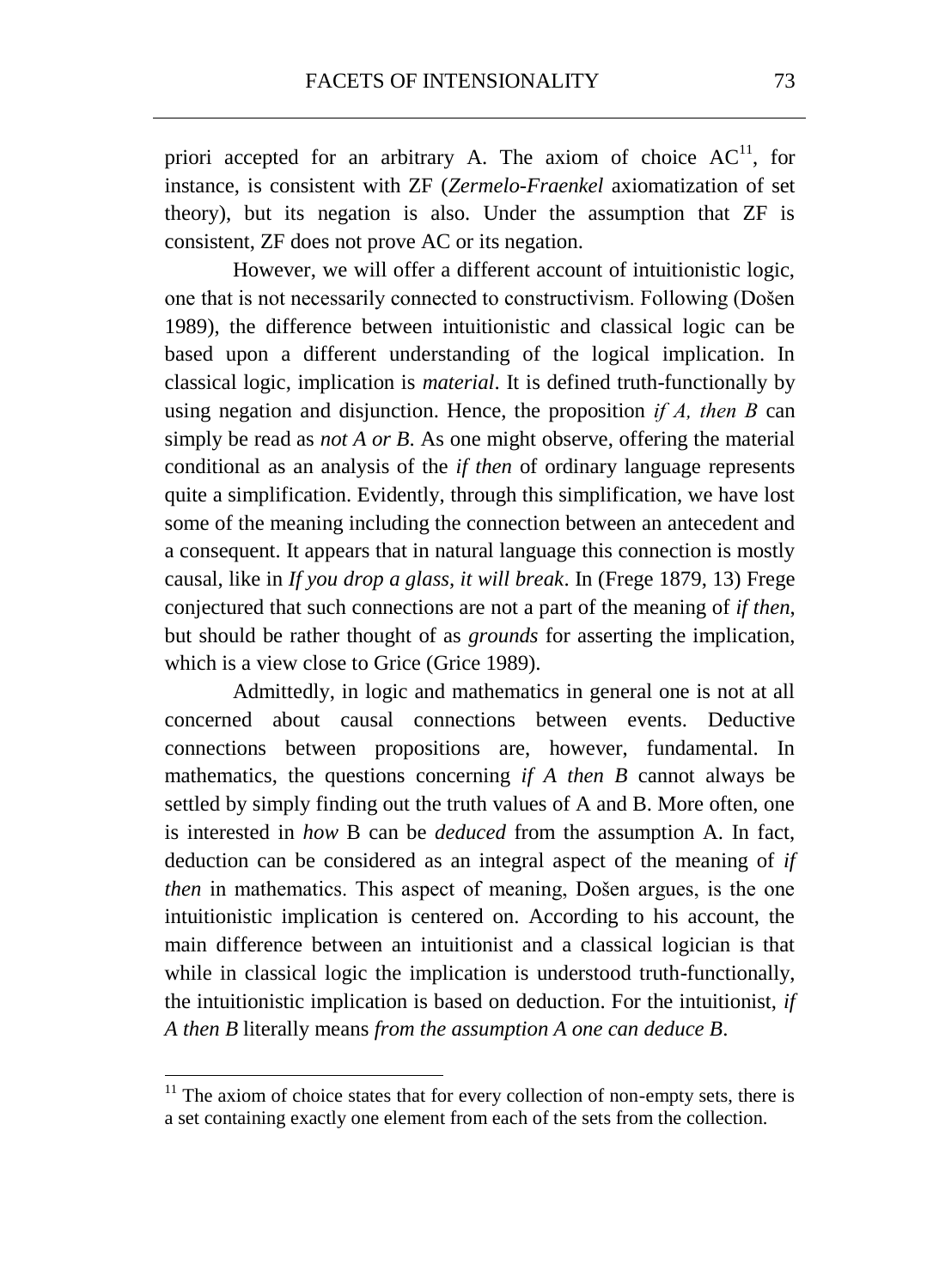Understanding implication intuitionisticaly results in the law of the excluded middle being rejected. In the natural deduction system for intuitionistic logic NJ (Gentzen 1935), the implication is characterized, just like all the other connectives, by a pair of rules: the introduction rule and the elimination rule. The introduction rule states that  $A \rightarrow B$  can be inferred if from n occurences of the assumption A  $(n\geq 0)$ , one can deduce B. If such a conclusion is achieved, A is no longer considered to be relevant and can be discharged. The elimination rule is just the *modus ponens*. These rules describe the deductive behavior of the intuitionistic implication. To obtain the classical conditional, and to progress from NJ to NK (the natural deduction system for classical propositional logic defined in: (Gentzen 1935)) one has to stipulate in addition the law of the excluded middle as an axiom, which cannot be derived in NJ. Equivalently, to NJ one can add the *Pierce's rule* from which, together with NJ, the law of the excluded middle follows. Pierce's rule allows one to infer A from the assumption  $A \rightarrow B$ , and discharge the assumption, if one has deduced A from  $A \rightarrow B$ . This rule cannot be justified on the basis of the introduction and elimination rules for the implication alone, and bears an additional assumption that the implication is material or truthfunctional.

Why is intuitionistic understanding of the implication intensional? For two reasons. In classical logic, the meaning of the implication is reduced to a *truth function*. In intuitionistic logic, the meaning of the implication is given by the *rules* of deduction (modus ponens and the rule of implication introduction). According to this account, logical words do not obtain their meaning by labeling objects but their meaning is built upon the rules of their use. As we have already remarked, this is a semantical standpoint inspired by Wittgenstein and fully developed later in proof-theoretic semantics.

There is yet another aspect in which intuitionistic implication made an intensional breakthrough. While classical (material) implication is related to the (semantic) *consequence relation*, intuitionistic implication is related to *deduction*. This distinction is very often ignored. A proposition A is a consequence of a collection of propositions in Γ if A is true when each of the propositions in  $\Gamma$  is true and this is written as  $\Gamma \models$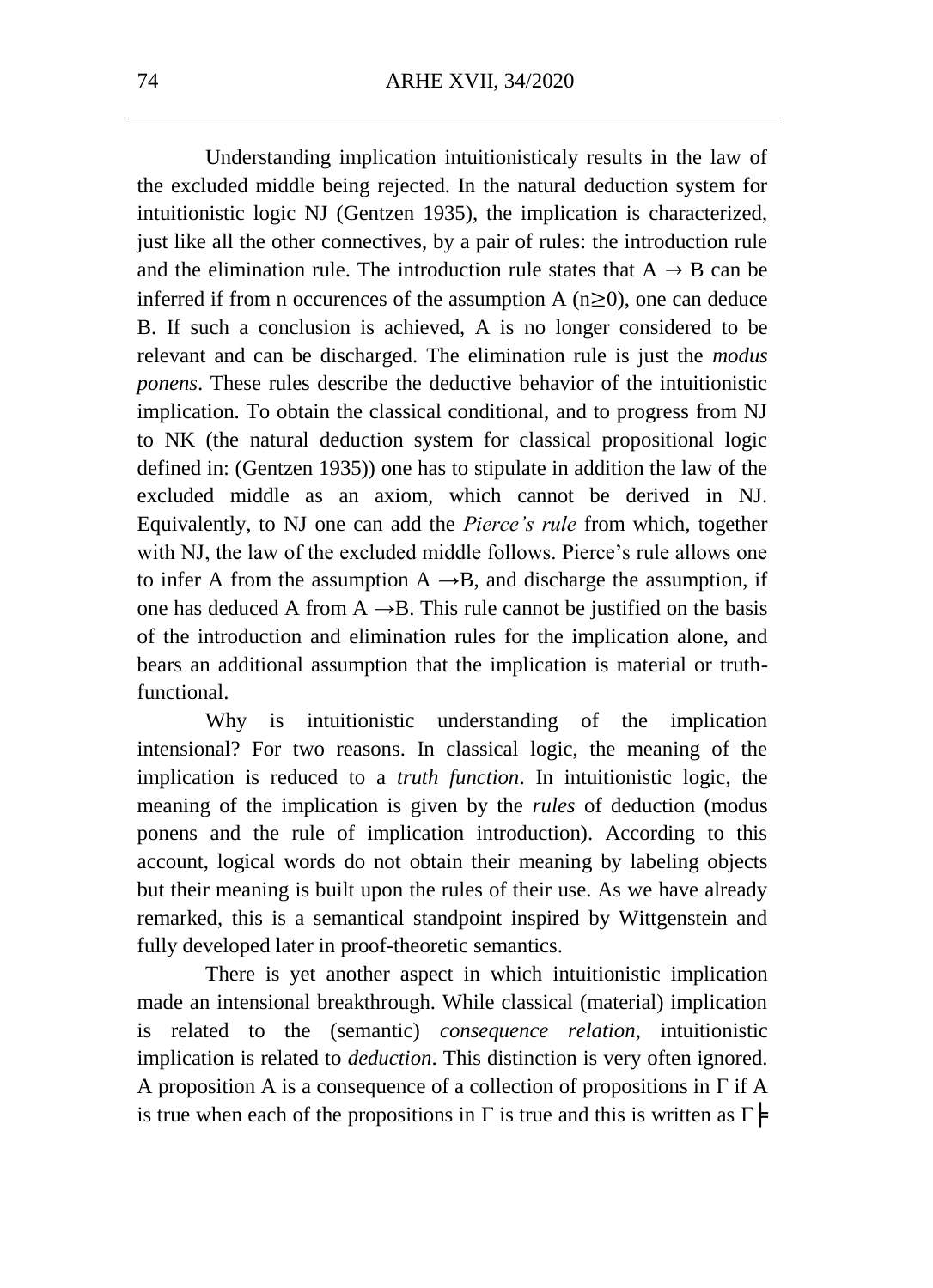A. In other words,  $\Gamma \models A$  holds iff for every valuation of the propositional letters in A and Γ, A is true or there is a proposition in  $\Gamma$  that is false. When  $\Gamma$  is a singleton containing only a proposition B, the consequence relation then amounts to the material implication, that is  $\Gamma \models A$  iff for every valuation *v*,  $v(B\rightarrow A)=1$ . In a more general case, when there is a finite number n of propositions in  $\Gamma$ , these propositions can be combined into an n-ary conjunction. But, the consequence relation again amounts to the relation between an antecedent and a consequence of the material implication; it is just that the antecedent is now a conjunction. (Došen 1997, 291)

The main difference between deduction and consequence relation is that there is only one way in which a proposition A is a (semantic) consequence of Γ, either  $\Gamma \models A$  holds or it does not hold (Since the relation is understood extensionally, as a set of ordered pairs.) On the other hand, there can be multiple different ways in which A can be deduced from Γ. Consider the following example. Let  $\Gamma$  be a collection of propositions:  $C\rightarrow A$ ,  $B\wedge A$ , D, C. By using these propositions as hypothesis we can deduce A in two different ways. We can obtain A from B $\land$ A, by using the second rule for conjunction elimination which gives us the second conjunct. On the other hand, A can also be obtained by using C→A and C as hypothesis and applying *modus ponens*. Obviously, two deductions are different because they have different premises. However, one can even differentiate between deductions with the same premises and the same conclusion. For instance, A can be deduced from ( $(C \rightarrow A) \land$  $C$ )  $\wedge$  A in two ways. The second rule for conjunction elimination directly obtains the result. But A can also be obtained by inferring the first conjunct  $C \rightarrow A \land C$ , and then, after eliminating the conjunction twice, applying *modus ponens*. Thus, we have two ways of deriving A which represent two distinct deductions correspondingly.

Deductions are not ordered pairs (of sets of premises and conclusions), they are *ways* of deriving a conclusion from the premises. When one realizes that, one understands deduction *intensionally*. This has not been the default approach to deductions, however. This is the approach taken in general proof theory. Proof theory is a branch of logic whose object of study are proofs. (In the rest of the text we will use the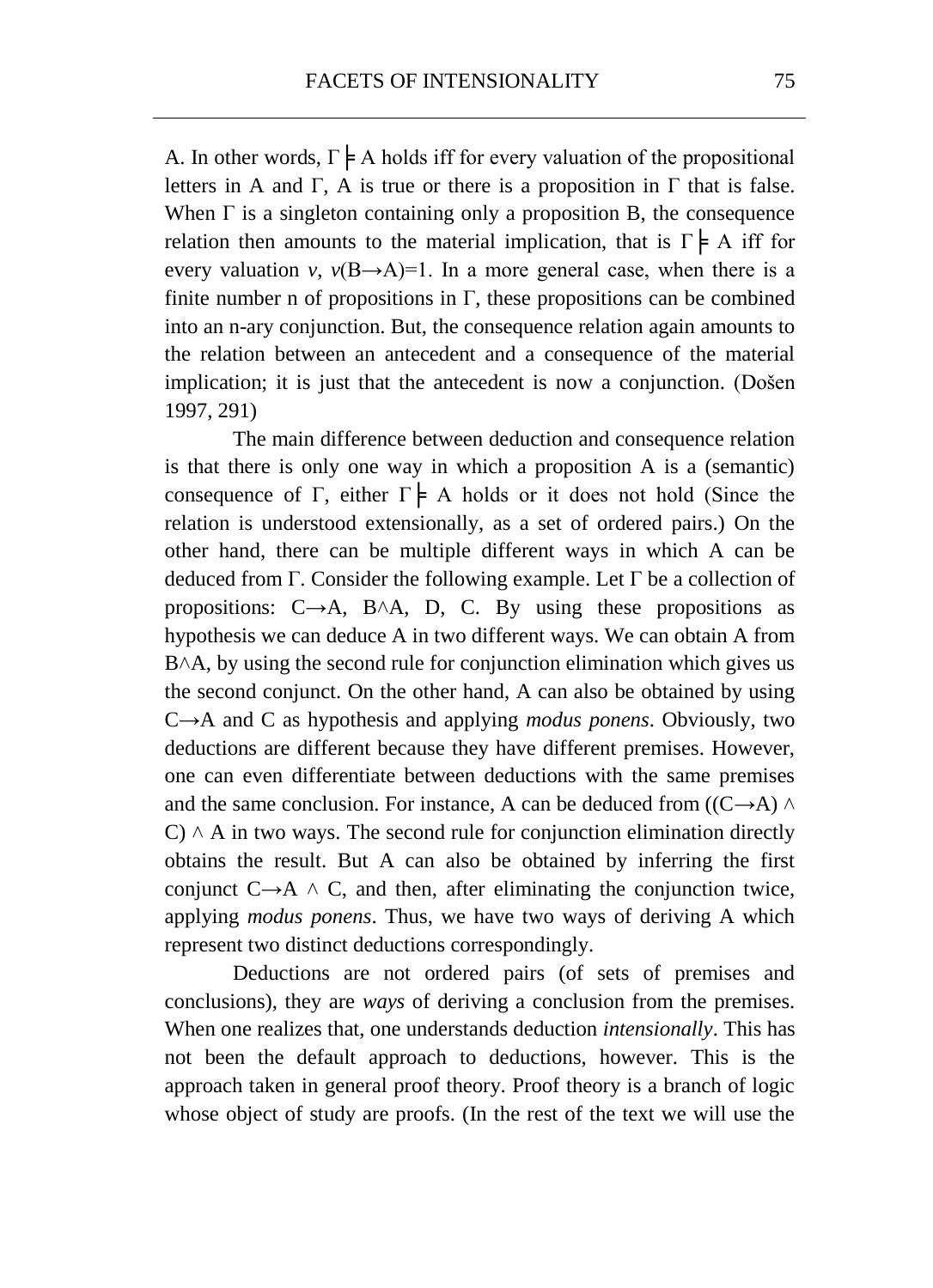terms *proof* and *deduction* interchangeably.) The main concern of general proof theory is to investigate proofs through proof identity criteria. Essentially, two kinds of identity criteria have been developed. The first one, which is far more well-known, stems from Prawitz and it is based on the notion of *normal form*. Intuitively, a proof in normal form is a proof without redundant steps. Inspired by (Gentzen 1935) who defined the notion of a normal proof in the sequent calculus, in (Prawitz 1965) Prawitz defines the procedure for reducing a natural deduction proof to its normal form. The idea is that by applying the procedure one does not change the proof essentially. So, the proposal is that two deductions are equal if and only if they normalize in the same manner, that is – their formal representations can be reduced to the same normal form. The second kind of identity criteria, first formulated by Lambek, are based on the notion of *proof generality* (see: Lambek 1972,65). Simply put, generalizing a proof amounts to understanding it in terms of instances of rule applications. According to this criteria, two proofs are said to be equal if and only if they are of the same generality – that is – if the generalization of the first one leads to the generalization of the second (for more details see: Došen & Petrić 2004).

The idea common to both approaches to proof identity is to find mathematical representations of proofs and to define an equivalence relation on the representations such that a proof can be seen as an equivalence class of its representations (inside a given framework). All the representations that belong to the same equivalence class as a representation *d* are representations of the same proof as *d*. An inspiration for such an approach one owes to (Frege 1884, §64) where Frege defines the notion of a direction as an equivalence class of parallel lines.

How are proof representations constructed? In general proof theory one uses the categorical framework.<sup>12</sup> Proof representations are seen as arrows inside a category and proofs are understood as equivalence classes of their arrow representations. Two representations are considered equivalent – they represent the same proof if the appropriate arrows are

 $12$  For an introductory into category theory, the reader is recommended to consult (Mac Lane 1998)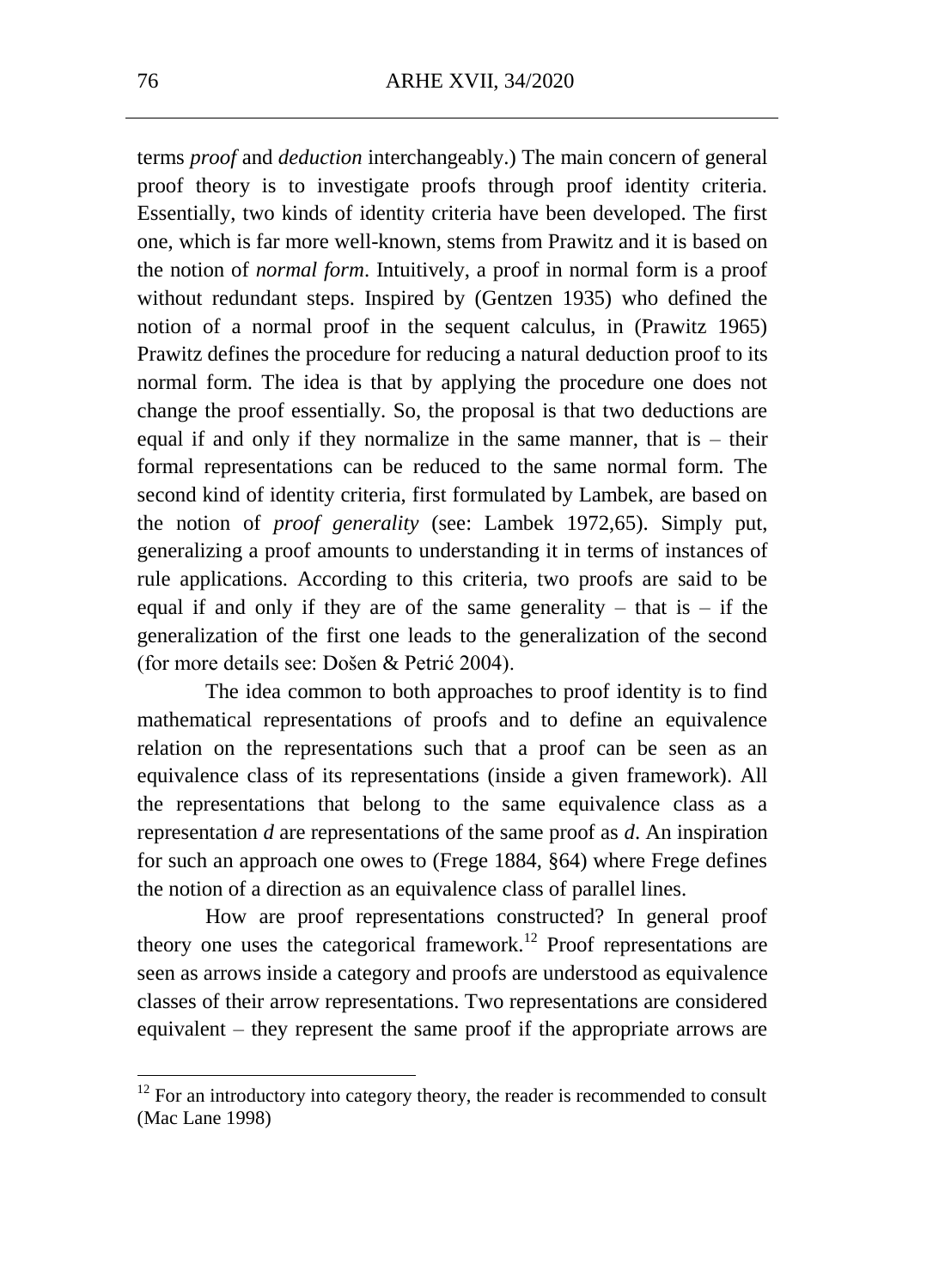equal in a suitable category. The categories suited for intuitionistic logic are *bicartesian closed categories*. Prawitz's normalization criteria for the identity of proofs of intuitionistic logic exactly correspond to the equality of arrows in bicartesian closed categories.

The proof identity criteria studied in general proof theory are intensional. They do not reduce proofs to consequence relations; they also do not reduce them to syntax, since these criteria yield equalities between distinct syntactical objects. And in addition, both kinds of criteria turn out to be mathematically interesting on their own. For instance, the normalization criteria form the mathematical structure of the bicartesian closed categories. All of the aforesaid points to the fact that the sense of the notion of proof is captured in general proof theory. It is not reducible to mere syntax, or to the consequence relation. It is something over and above it.

So far, we have only discussed the identity criteria that are based on normal form, and haven't said much about the ones that are based on generalization. Due to the aim and the volume of this exposition, we have to leave the discussion on generalization for elsewhere. It is noteworthy though, to mention that while the normalization criteria work quite well for intuitionistic proofs, the generalization criteria are more suited for classical proofs (See: Došen & Petrić 2004).

Unlike set theory, category theory is more suitable to intensional characterizations, because arrows are not reduced to ordered pairs of *sources* and *targets*. For an arrow *f:*  $A \rightarrow B$ , the source of *f* is the object *A* and the target is the object *B*. Different arrows represent different ways for getting from the source to the target. In a category, the operations on arrows are defined not in a standard set – theoretic manner, *from the inside*, but by the laws that govern the behavior of these operations, that is, *from the outside*. Let us try to explain this a little bit. Consider the notion of the *Cartesian product*. In set theory the Cartesian product is defined as a two-place operation on sets. The result of applying this operation,  $A \times B$  is again a set whose members are ordered pairs  $(a,b)$ , such that  $a$  is a member of A and  $b$  a member of B. We have thus characterized the Cartesian product from the inside, by enlisting its members.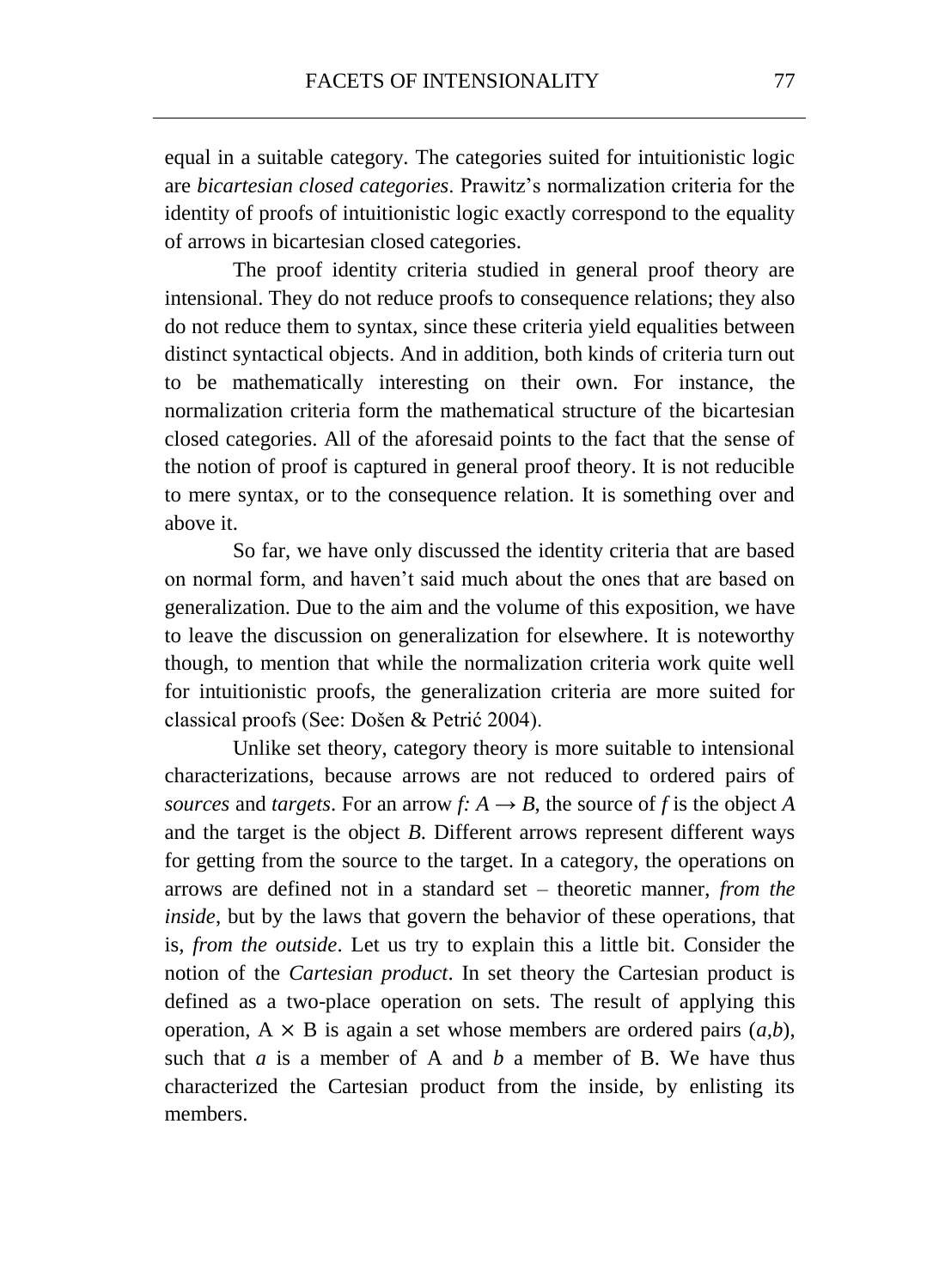In category theory, the notion of the Cartesian product is characterized from the outside, using the notion of categories with finite products or *Cartesian categories*. The chief idea of this kind of analysis is that one does not care what is inside  $A \times B$ , we do not even know if A and B are sets. In general, they can be anything, they are just specified as *objects*. We characterize  $A \times B$  so to speak, in terms of its behavior. (An idea of an outside characterization we owe to: Došen 2017).

A Cartesian category is a category with binary products and a terminal object T (which stands for an empty product). Now, if a category has a (binary) product  $A \times B$ , it comes equipped with special arrows:  $p^1_{A,B}: A \times B \to A$ , which represents the first projection,  $p^2_{A,B}: A \times B \to A$ which represents the second projection, and the operation on arrows called *pairing*, which from arrows *f:*  $C \rightarrow A$  and  $g: C \rightarrow B$  constructs an arrow  $\langle f,g \rangle$ :  $C \rightarrow A \times B$ . The meaning of the (binary) product is characterized by the equalities that govern the behavior of the projections and the pairing. An example is  $p^1_{A,B}$ <sup>\*</sup>  $\leq f,g$   $\geq f$  (where <sup>\*</sup> stands for the *composition* of arrows, which is defined as a partial associative binary operation on arrows)<sup>13</sup>. This equality states that applying the projection after the pairing is somewhat superficial, since it results in an arrow that is identical to *f*.

Interestingly, the equality exactly corresponds to a proof equality of Prawitz, that is the result of a normalization. Imagine objects being propositions, the product being a conjunction, arrows being deductions, the first projection standing for the first rule of conjunction elimination, and the pairing as conjunction introduction. This equality states that every conjunction introduction followed by an elimination can be removed as a redundant proof step.

The difference between inside and outside characterization is maybe easier to understand if compared to a distinction between direct and implicit definitions. The notion of *implicit definition* dates to Hilbert and Poincare. They realized that the axioms of Euclidean geometry can

<sup>&</sup>lt;sup>13</sup> Every two arrows *f*, *g* can be composed into  $g^*$  *f*, provided that the source of g is the same as the target of *f*. In other words, if one has *f*:  $A \rightarrow B$  and *g*:  $B \rightarrow C$ , then one obtains  $g^*$  *f*: A→C.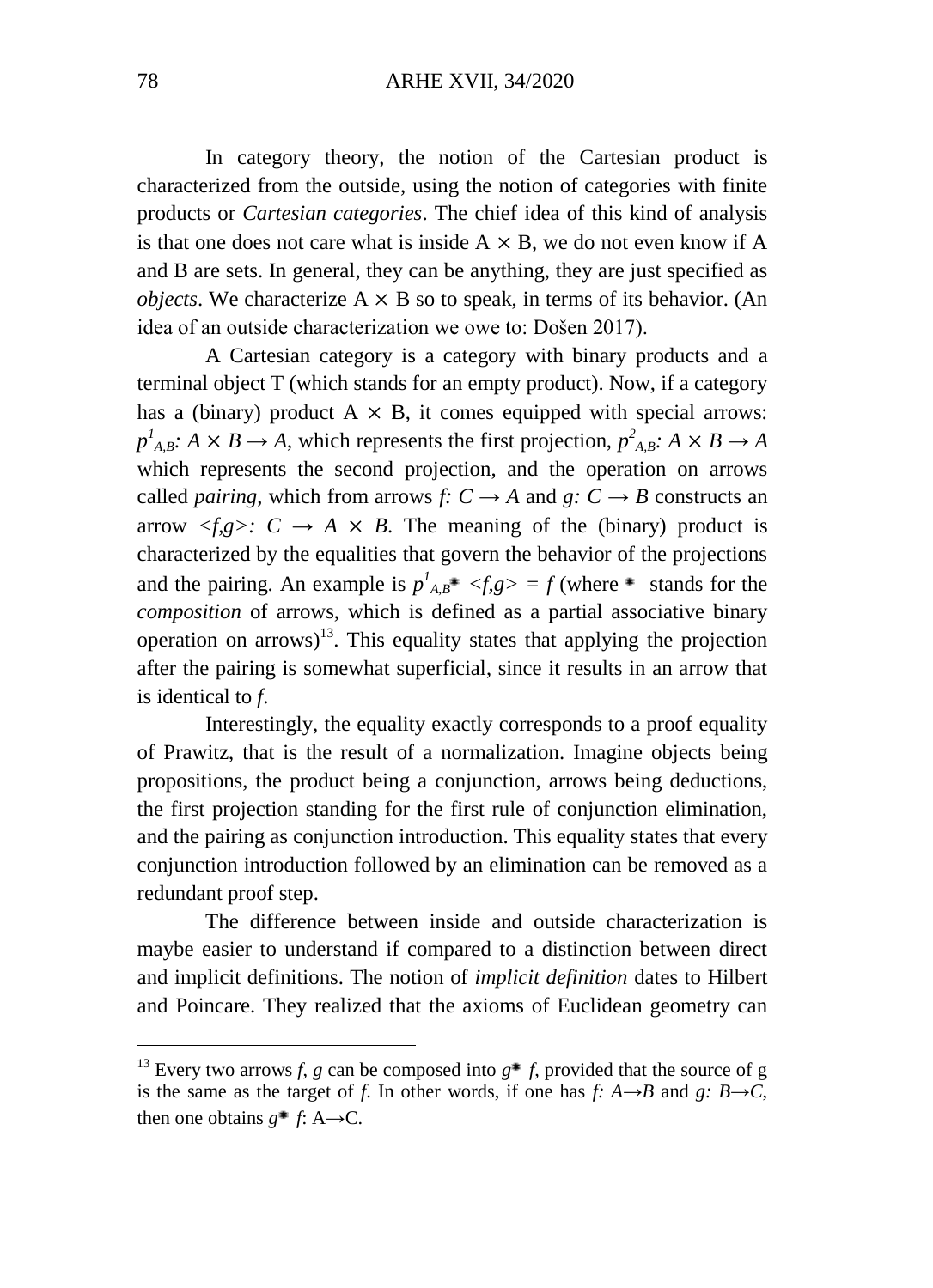be understood as definitions of notions appearing in them (Poincare 1902) (Hilbert 1899). The idea of this kind of definition is to describe the meaning of a concept by stipulating some axioms that hold true of it, or to put it differently, that determine its use in deductions. An implicit definition deviates from the traditional, Arisotlenean one in various respects. Firstly, it does not have a standard form of a definition *s=t*, where s is the *definiens* and t the *definiendum*. Secondly it is nonreductive, because a term is defined with regard to axioms that again must contain this term.

Unlike set theoretical characterizations of notions, which are reductive, categorial characterizations may appear circular, just like implicit definitions. Category theory is sometimes held to represent alternative foundations for mathematics, but the truth is that category theory does not replace set theory. Category theory provides a good characterization or clarification of important mathematical notions, such as for instance the notion of the Cartesian product, the notion of function and many more. However, one cannot say that in the traditional sense of the word category theory *defines* the notion of function, since the very definition of a category presupposes the notion of function as given. (see: Došen 2017) In that manner categorial characterizations are more like implicit definitions. They are sometimes circular and not necessarily reductive. Yet, this shouldn't be regarded as a bad thing. On the contrary. Just like the abstraction of the intensional (components) in set theory should not be thought of as a defect of an analysis, but as a useful tool, non-reductiveness should be looked upon as a purposeful feature of the framework that enables us to comprehend and describe intensionality. At the end of the day, maybe intensional explanations are just not meant to be reductive.

#### **CONCLUSION**

Characterizing notions from the outside, by studying the rules that govern their behavior, is a common feature of the intensional approaches we have here presented. Is maybe to some extent even a feature of this exposition (thereby making it slightly self-referential). In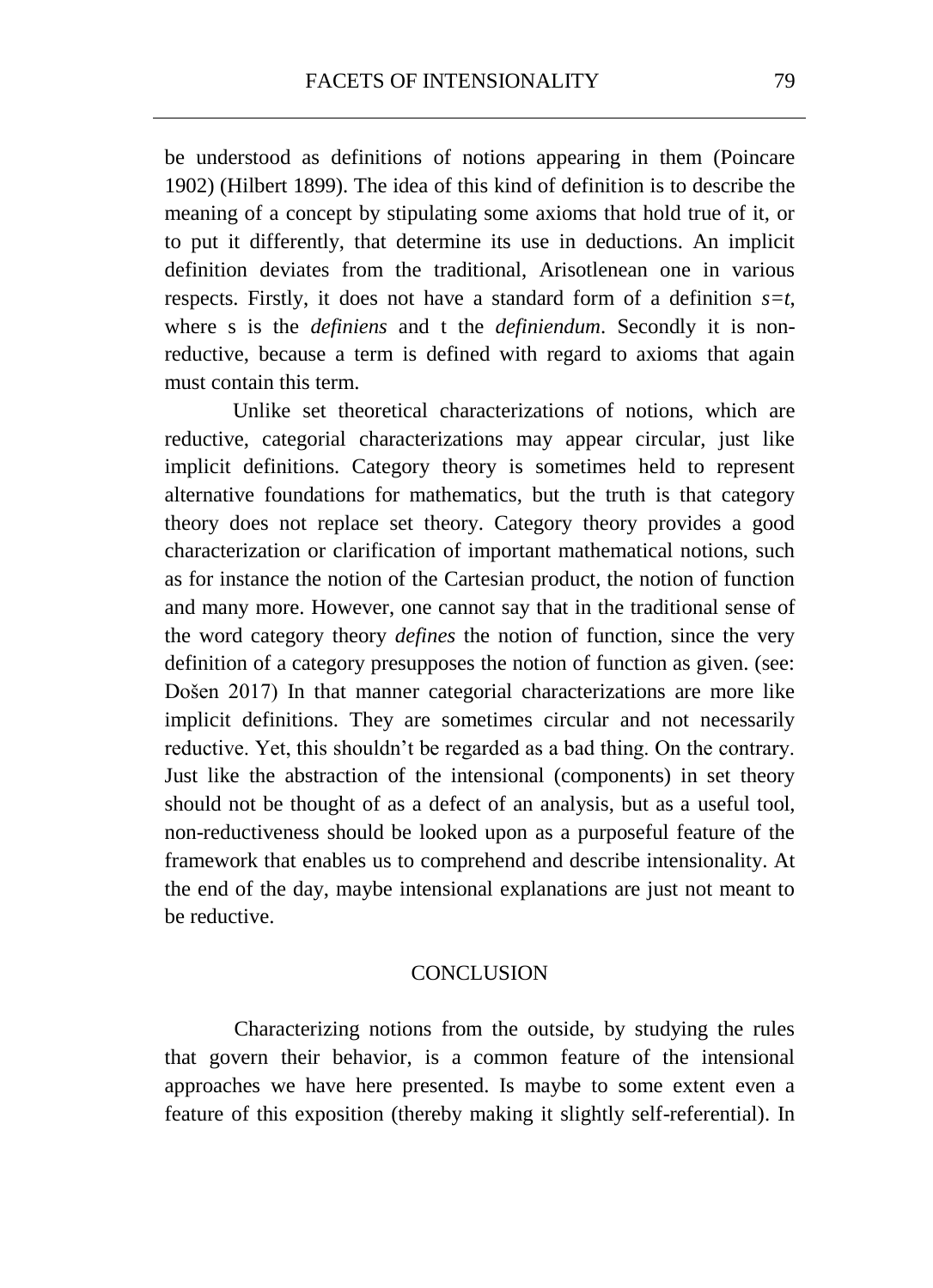proof theoretic semantics we do not define the meanings of the connectives by seeing them as labels for set-theoretic entities but we understand them functionally  $-$  by the rules they obey in deduction. We can call this approach a *functional approach to meaning.* A functional approach to meaning is what is common to general (categorial) proof theory, proof theoretic semantic, intuitionistic logic and we believe it is a very important aspect of the intensional approach in general.

Granting rules a special connection to meaning is what is common to both the Wittgensteinean account of sense we have here proposed and Frege's. By taking the extensional approach we conform to focus only on *the results* of applying these rules and to forget about the rules themselves. While there is nothing generally wrong with this position, why should one be prohibited to also investigate the rules in themselves and the structures formed by their application? We have tried to depict the intensional approaches presented here as successfully fulfilling this aim.

#### **REFERENCES**

- Augustine, of Hippo, Saint, (354-430) *The Confessions of Saint Augustine*, Pusey, E. B., Valenti, A. (eds.), Mount Vernon: Peter Pauper Press.
- Berarducci, A. & Dezani-Ciancaglini, M. (1999) "Infinite A-calculus and types", *Theoretical Computer Science*, Vol. 212, pp. 29-75.
- Church, A. (1951) "A Formulation of the Logic of Sense and Denotation", in *Structure, Method, and Meaning; Essays in honor of Henry M. Sheffer*, Henle, P., Kallen, H. (eds.), Liberal Arts Press, NY., USA, pp. 3-24.
- Church, A. (1973) "Outline of a Revised Formulation of the Logic of Sense and Denotation (Part I)", *Noûs,* Vol. 7, No. 1, pp. 24-33.
- Church, A. (1974) "Outline of a Revised Formulation of the Logic of Sense and Denotation (Part II)", *Noûs*, Vol. 8, No. 2, pp. 135-156.
- Church, A. (1993) "A Revised Formulation of the Logic of Sense and Denotation. Alternative (1)", *Noûs*, Vol. 27, No. 2, pp. 141-157.
- Crocco, G., Van Atten, M., Cantu, P., Engelen, E. M. (eds.) (2017) Kurt Gödel *Maxims and Philosophical Remarks* Volume X.
- Davidson, D. (1967) "Truth and Meaning", *Synthese* Vol. 17, pp. 304-323.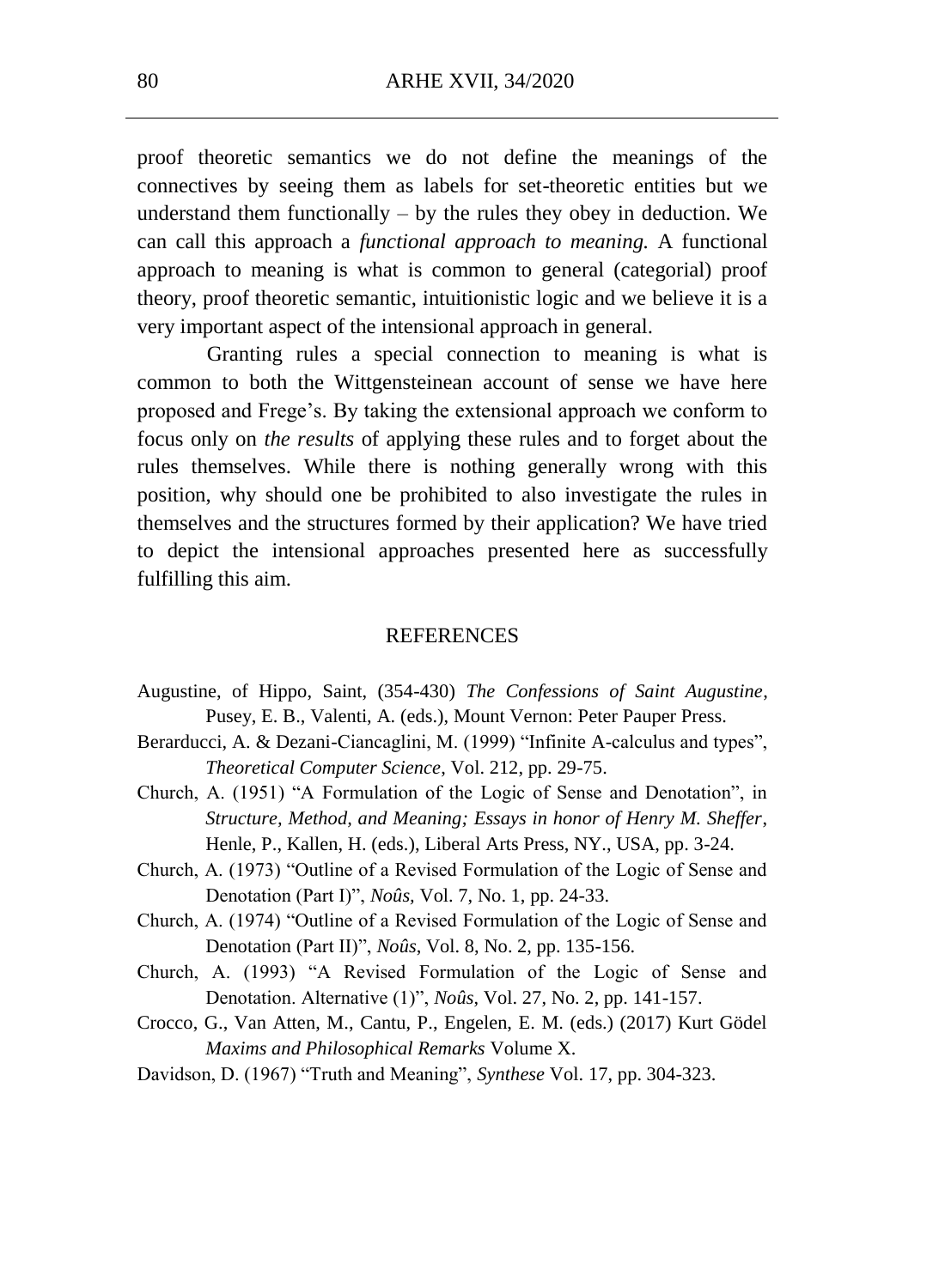- Devlin, K. (2003) "The forgotten revolution", available online: (https://www.maa.org/external\_archive/devlin/devlin\_03\_03.html) (accessed on September  $1<sup>st</sup>$ , 2020).
- Došen, K. (1989) "Logical constants as punctuation marks", *Notre Dame Journal of Formal Logic*, Vol. 30, pp. 362-381.
- Došen, K. (1997) "Logical consequence: A turn in style", *Logic and Scientific Methods*, Chiara, M. et al. (eds.), pp. 289-311.
- Došen, K. and Petrić, Z. (2004) "Identity of proofs based on Normalization and Generality", available online: (https://arxiv.org/pdf/math/0208094.pdf) (accessed on September  $1<sup>st</sup>$ , 2020).
- Došen, K. (2001) "Abstraction and application in adjunction" available online:  $arXiv:math/0111061)$  (accessed on September 1<sup>st</sup>, 2020).
- Došen, K. (2013) *Основна логика*, available online: (http://www.mi.sanu.ac.rs/~kosta/Osnovna%20logika.pdf) (accessed on September  $1<sup>st</sup>$ , 2020).
- Došen, K. (2017) "Should the *explicans* be simpler than the *explicandum*?", Proof Theory as Mathesis Universalis, Loveno di Menaggio (Como), abstract available online: http://www.mi.sanu.ac.rs/~kosta/K% 20Dosen Como.pdf (accessed on September  $1<sup>st</sup>$ , 2020).
- Dummett, M. (1978) *Truth and Other Enigmas*, Cambridge, MA: Harvard University Press.
- Dummett, M. (1991) *The Logical Basis of Metaphysics*, London: Duckworth.
- Frege, G. (1879) *Begriffsschrift, a Formula Language, Modeled upon that of Arithmetic, for Pure Thought*. In *From Frege to Gödel*, edited by Jean van Heijenoort. Cambridge, MA: Harvard University Press, 1967. Originally published as *Begriffsschrift, eine der arithmetischen nachgebildete Formelsprache des reinen Denkens* (Halle: L. Nebert).
- Frege, G. (1884) *Die Grundlagen der Arithmetik: eine logisch mathematische Untersuchung über den Begriff der Zahl* (English translation: *The basic laws of arithmetic: The exposition of the system*, Furth, M. (ed.), Berkeley, CA: University of California Press, 1982).
- Frege, G. (1891) "Funktion und Begriff", in: *Funktion, Begriff, Bedeutung: Fünf logische Studien*, Patzig, G. (ed.), Göttingen: Vandenhoeck & Ruprecht, 1962.
- Frege, G. (1948) "Sense and reference"*, The Philosophical Review* Vol. 57, No. 3, pp. 209-230.
- Gentzen, G. (1935) "Untersuchungen über das logische Schliessen", *Matematische Zeitschrift* Vol. 39, pp. 176-210, (English translation: "Investigations into logical deduction", *The Collected Papers of*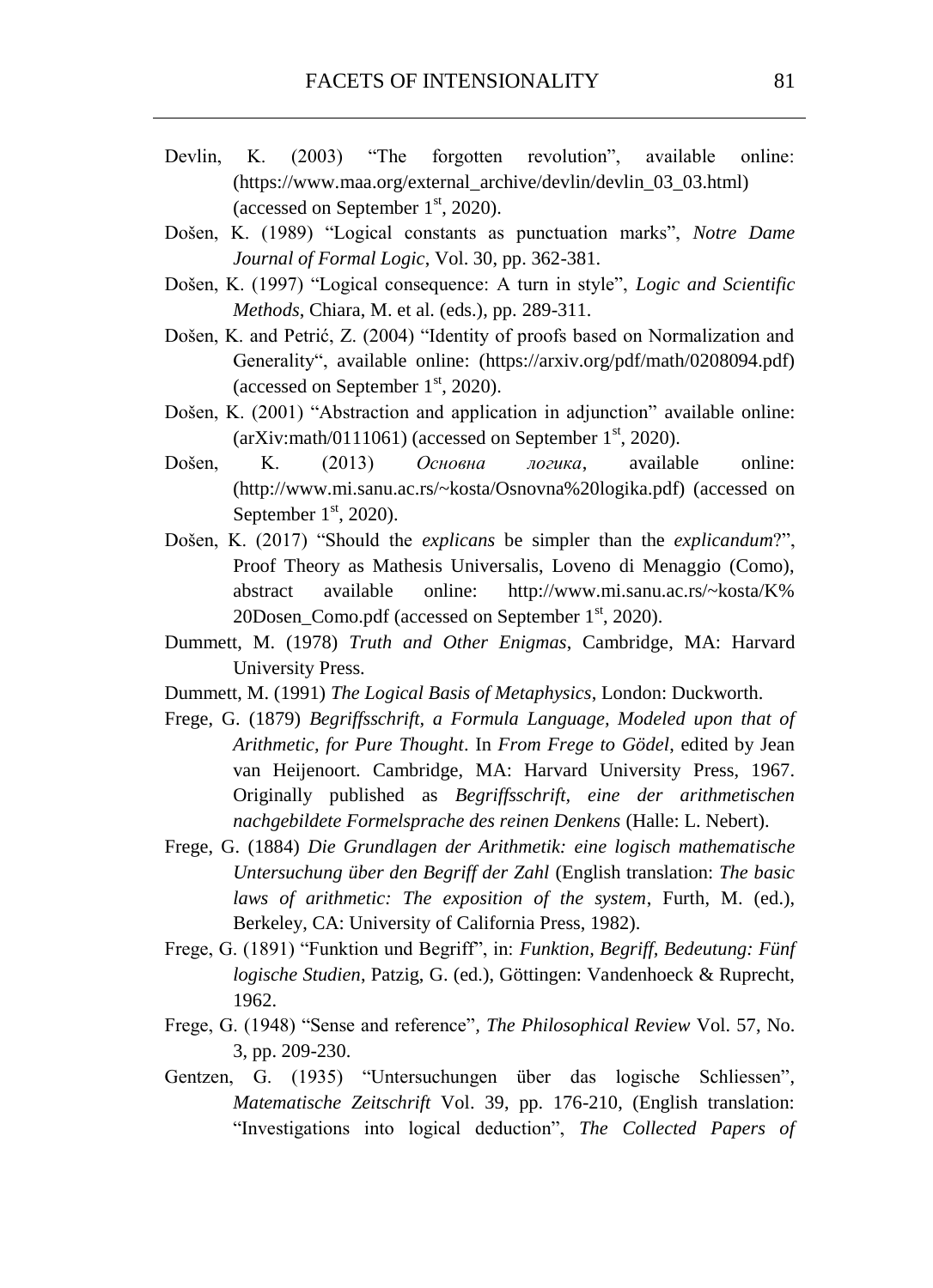*Gerhard Gentzen,* Scabo, M. (ed.), Amsterdam: North-Holland Publishing Company, pp. 68-132, 1969).

- Gödel, K. (1944), "Russell's Mathematical Logic", in *Collected Works, II: Publications 1938–1974*, S. Feferman, J. W. Dawson, S. C. Kleene, G. H. Moore, R. M. Solovay, Jean van Heijenoort (eds.), Oxford:Oxford University Press, pp. 119-141
- Grice, H. P. (1989) *Studies in the way of words*, Cambridge, MA: Harvard University Press.
- Hamkins, J. D. & Lewis, A. (1998) "Infinite time Turing machines", available online: (arXiv:math/9808093v1) (accessed on September  $1<sup>st</sup>$ , 2020).
- Hilbert, D. (1899) *Grundlagen der Geometrie*. Tuebner, (English translation:The Foundations of Geometry, Chicago, IL: The Open Court Publishing Company, La Salle, 1950).
- Kostić, J. "Gödel on the theory of concepts", (manuscript in preparation).
- Kostić, J. & Maksimović, K. (2020) "Growing into deduction", *Theoria*, Vol. 63, pp. 87-106.
- Kostić, J., Maksimović, K., Milošević, S. "Is natural deduction natural", (manuscript in preparation).
- Lambek, J. (1972) "Deductive systems and categories III: Cartesian closed categories, intuitionist propositional calculus, and combinatory logic", in: *Toposes, Algebraic Geometry and Logic (Lecture Notes in Mathematic 274)*, Lawvere F.W. (ed.), Berlin: Springer, pp. 57-82.
- Mac Lane, S. (1998) *Categories for the Working Mathematician*, second edition, Berlin: Springer.
- Maksimović, К. (2016) "Uses of the Language of Mathematics", *Theoria*, Vol. 59, No. 1, pp. 26-41.
- Poincare, H. (1902) *La Science et L'Hypoth`ese*, Paris: Flammarion, English translation: Science and Hypothesis, The Value of Science, Science and Method., Halstead, G. B. (ed.), Lanham, MD: University Press of America, 1982.
- Prawitz, D. (1965) *Natural Deduction: A Proof-Theoretical Study*, Stockholm: Almqvist & Wiksell.
- Prawitz, D. (1971). "Ideas and Results in Proof Theory", *Proceedings of the Second Scandinavian Logic Symposium* (Oslo 1970), Jens E. Fenstad (ed.), Amsterdam: North-Holland, pp. 235–308.
- Schroeder-Heister, P. (2012) "Proof-theoretic semantics", Zalta, E.N. (ed.), The Stanford Encyclopedia of Philosophy, available online: https://plato.stanford.edu/entries/proof-theoretic-semantics/ (accessed on September  $1<sup>st</sup>$ , 2020).